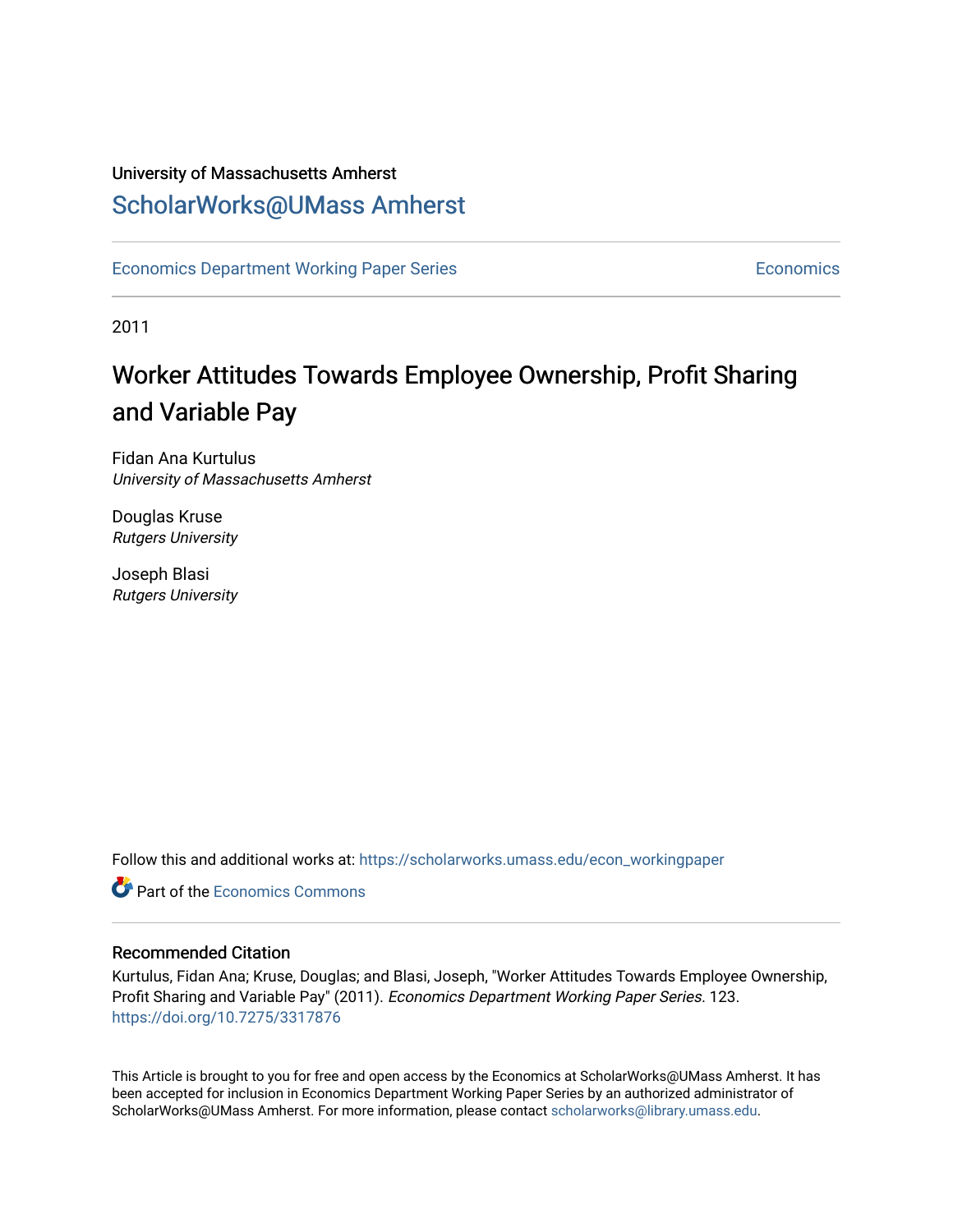# **DEPARTMENT OF ECONOMICS**

# **Working Paper**

## **Worker Attitudes Towards Employee Ownership, Profit Sharing and Variable Pay**

By

Fidan Ana Kurtulus Douglas Kruse Joseph Blasi

Working Paper 2011‐15



# **UNIVERSITY OF MASSACHUSETTS AMHERST**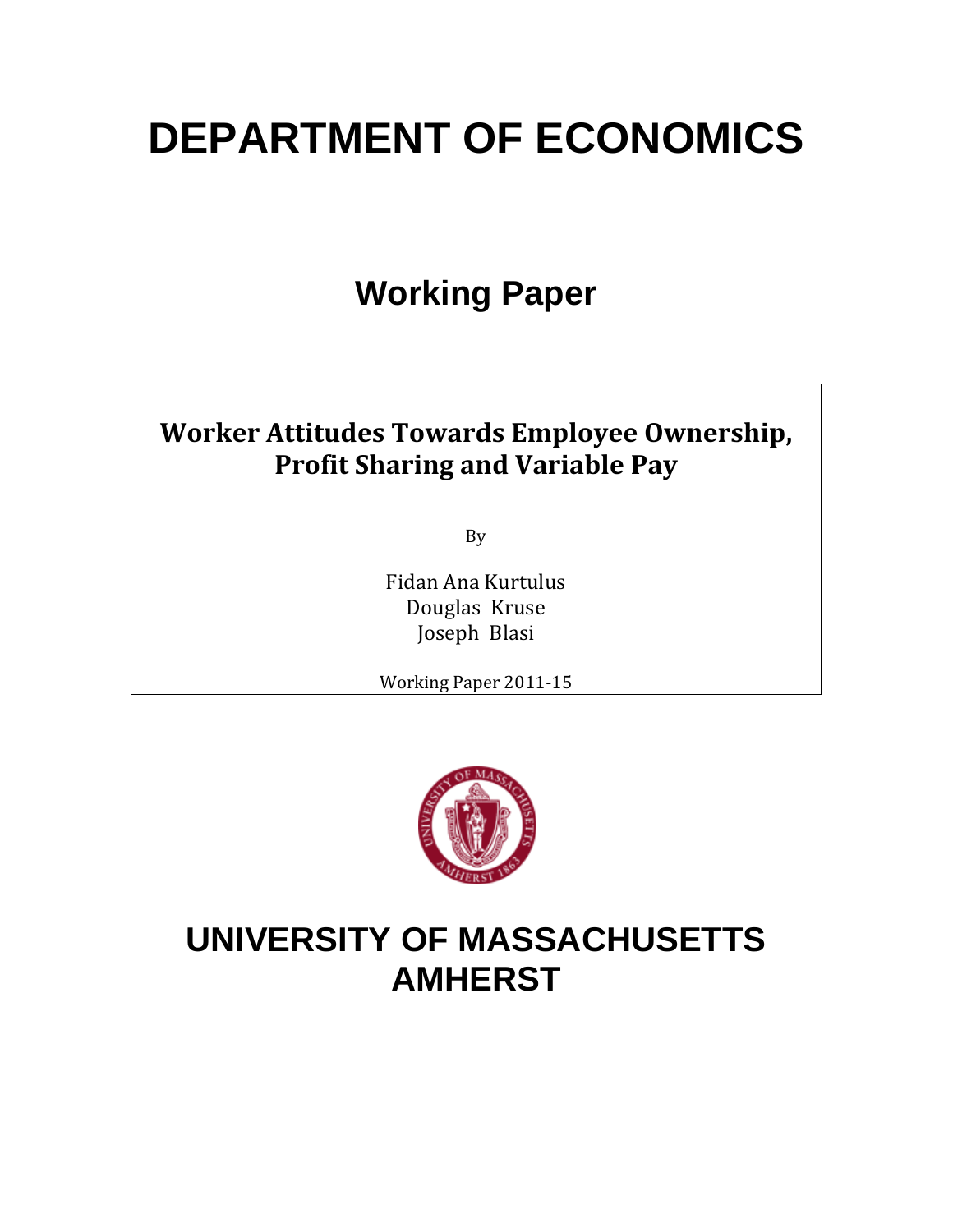#### **WORKER ATTITUDES TOWARDS EMPLOYEE OWNERSHIP, PROFIT SHARING AND VARIABLE PAY**

**March 21, 2011**

**Fidan Ana Kurtulus University of Massachusetts-Amherst Department of Economics**

**Douglas Kruse Rutgers University School of Management and Labor Relations**

**Joseph Blasi Rutgers University School of Management and Labor Relations**

#### **ABSTRACT**

Using the NBER Shared Capitalism Database comprised of over 40,000 employee surveys from 14 firms, we investigate worker attitudes towards employee ownership, profit sharing, and variable pay. Specifically, our study uses detailed survey questions on preferences over profit sharing, forms of employee ownership like company stock and stock option ownership, as well as preferences over variable pay in general, to explore how preferences for these different types of output-contingent pay vary with worker risk aversion, residual control, and views of coworkers and management. Our key results show that, on average, workers want at least a part of their compensation to be performance-related, with stronger preferences for output-contingent pay schemes among workers who have lower levels of risk aversion, greater residual control over the work process, and greater trust of co-workers and management.

Keywords: Employee Ownership, Profit Sharing, Variable Pay, Worker Preferences, Residual Control, Risk Aversion, Perceptions of Co-Workers and Management JEL Classifications: J54, J33, M52

Authors: Fidan Ana Kurtulus (Corresponding Author), Assistant Professor, Department of Economics, University of Massachusetts-Amherst, 912 Thompson Hall, Amherst, MA, 01003. E-mail: [fidan@econs.umass.edu.](mailto:fidan@econs.umass.edu) Tel: (413) 545-2512. Douglas Kruse, Professor, School of Management and Labor Relations, Rutgers University, 94 Rockafeller Road, Piscataway, NJ, 08854. E-mail: [dkruse@rci.rutgers.edu.](mailto:dkruse@rci.rutgers.edu) Tel: (732) 932-1744. Joseph Blasi, Professor, School of Management and Labor Relations, Rutgers University, 94 Rockafeller Road, Piscataway, NJ, 08854. E-mail: [jrbru@hotmail.com.](mailto:jrbru@hotmail.com) Tel: (732) 445-5444.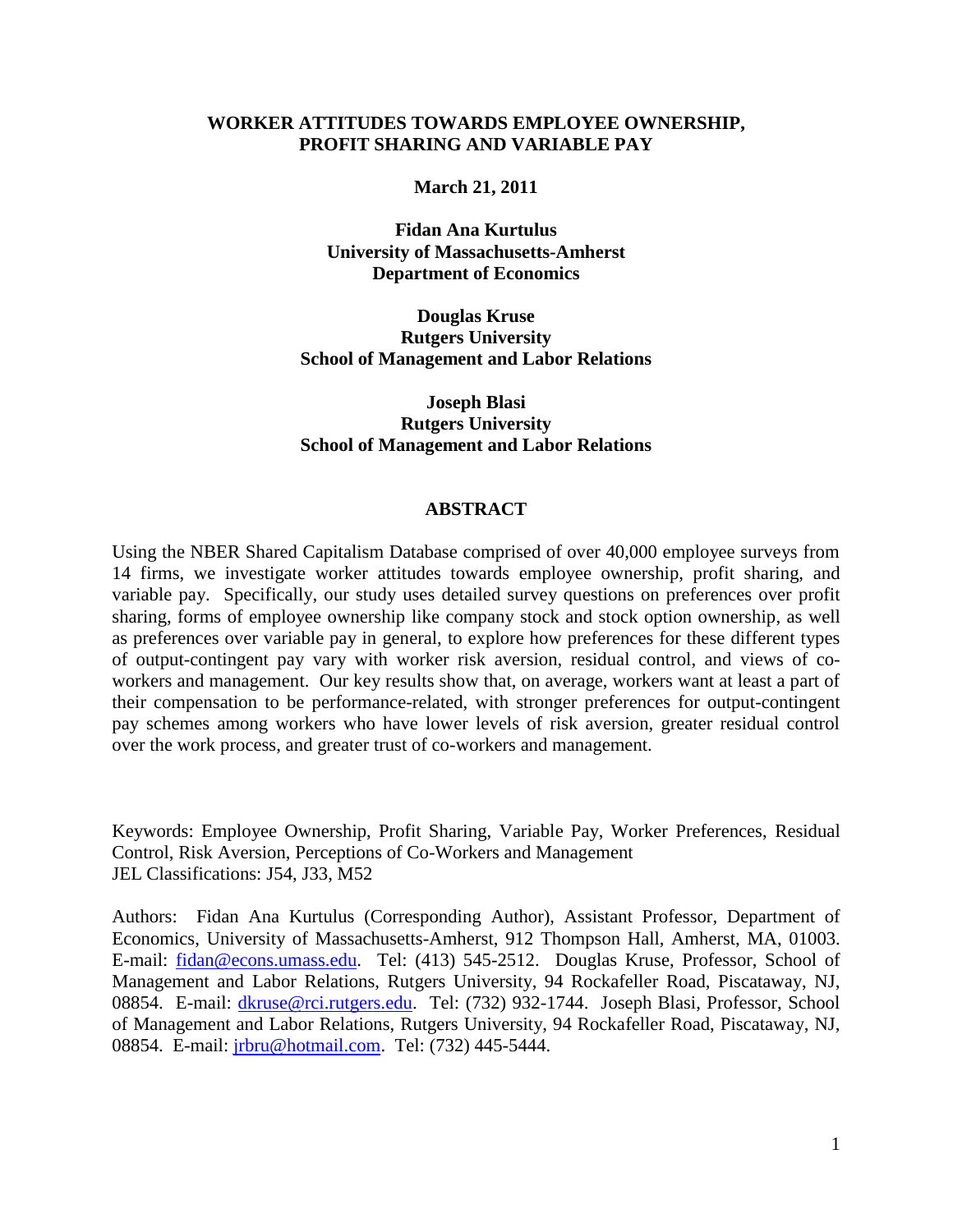#### **I. INTRODUCTION**

The prevalence of employee ownership, profit sharing and other performance-based pay schemes has been growing in the past several decades in the U.S. and other advanced economies. According to the 2006 wave of the General Social Survey, which is a nationally representative survey of individuals conducted by the National Opinion Research Center, over a third of U.S. workers are covered by profit sharing, 18 percent own company stock, and 9 percent own company stock options. Coverage is similar in France, Great Britain, Italy and Japan (Del Boca et. al. 1999, Jones and Kato 1995). A large part of the previous research on shared capitalist pay schemes in which employees participate in the financial performance of their place of work has focused on the effects of such programs on worker and firm outcomes like productivity, turnover, and profits (Craig and Pencavel 1992, Kruse and Blasi 1997, Kruse 2002, Park, Kruse and Sesil 2004). But an important aspect that has not yet been explored is worker preferences for different participatory compensation programs, largely due to the dearth of available datasets that are conducive to the analysis of this subject. The current paper sheds light on this topic by examining preferences over profit sharing, forms of employee ownership like company stock and stock option ownership, as well as preferences over variable pay in general, and how these preferences depend on worker risk aversion, residual control, and perceptions of co-workers and management.

Economic theory predicts that workers will be more favorable towards performancerelated pay schemes when they: i) have low levels of risk aversion, ii) have greater control over the work process generating payouts (residual control), iii) trust their co-workers, so that the free rider problem associated with group incentives can be overcome by a cooperative solution, and iv) trust their managers not to exploit information asymmetries when distributing financial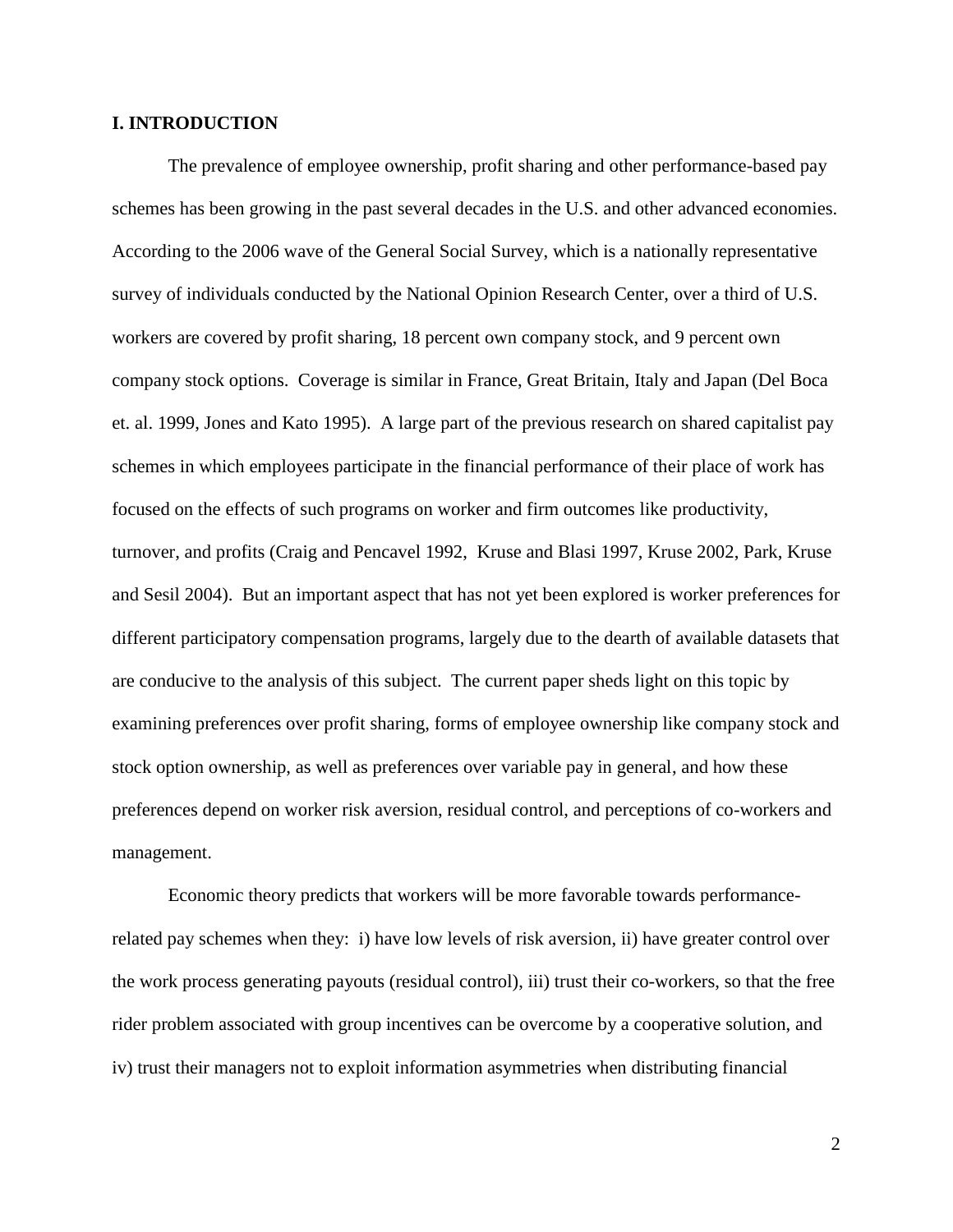payouts. We investigate the role that each of these factors play in workers' preferences over employee ownership, profit sharing and variable pay using a unique set of questions asked in the NBER Shared Capitalism Survey of more than 40,000 employees from 14 firms.

This is a novel research area in the employee ownership literature and our findings help to understand how workers respond to different types of participatory compensation schemes. We consider both pay that is tied to overall company performance (profit sharing, company stock and stock option ownership), as well as individual performance-based variable pay (individual bonuses, commissions), and we will refer to these collectively as *financial participation* throughout the paper.

A strength of our data is that we have individual-level measures of risk aversion, which is often discussed as an important factor in financial participation but is rarely measured. The NBER Shared Capitalism Survey additionally provides unique information on worker residual control and worker perceptions of co-workers and management which are also central to our analysis. We use this detailed information to investigate how preferences for different types of financial participation are shaped by worker risk aversion, residual control, and views of coworkers and management. Our key results show that most workers want at least a part of their compensation to be output-contingent, with stronger preferences for performance-related pay among workers who have lower levels of risk aversion, greater residual control of the work process, and greater trust of co-workers and managers.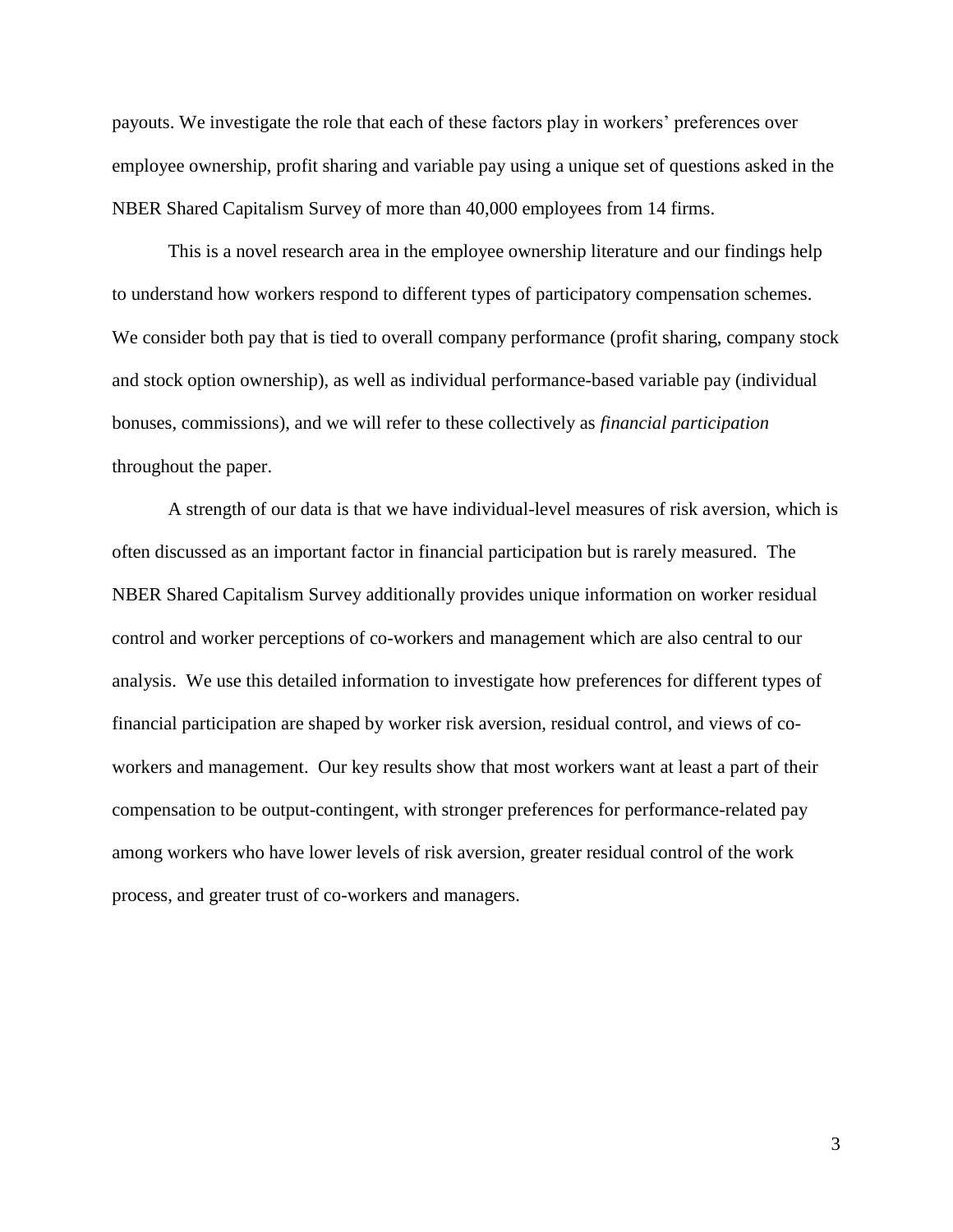#### **II. THEORY AND PRIOR LITERATURE**

Our discussion focuses on the following theoretical factors central to perceptions about shared capitalism and variable pay: risk aversion, residual control, and trust in co-workers and management.

Worker preferences for employee ownership and other forms of financial participation will reflect the perceived potential costs and benefits of such plans. Risk aversion is viewed as a key factor in most theoretical models of pay-for-performance (Holmstrom 1979, Shavell 1979), since the variability of rewards can represent a significant cost for risk-averse workers, and has indeed been found to reduce preferences for output-contingent pay in laboratory experiments (Cadsby, Song, Tapon 2007). Moreover, people with lower wealth and base salary will generally be more averse to financial risk since they have less money for discretionary spending and a reduction in income or assets may force them to cut back on necessities.

Attitudes towards financial participation will also depend on the perceived potential for higher income, which will depend on worker skills and opportunities for influencing workplace performance. Workers are likely to view group-based rewards more favorably in the presence of practices such as employee involvement in decisions (increasing opportunities to influence performance), training (increasing skills that contribute to performance), and job security (providing assurance that one will be able to receive the fruits of higher performance). This can be thought of in the context of the theory of residual returns and residual control, which argues that those who receive residual returns (financial participation) should also receive residual control (power over the work process) in order to provide proper incentives and achieve valuemaximizing decisions (Milgrom and Roberts 1990, Jensen and Meckling 1992, Holmstrom and Milgrom 1994, Prendergast 2002). Several empirical studies have found support for this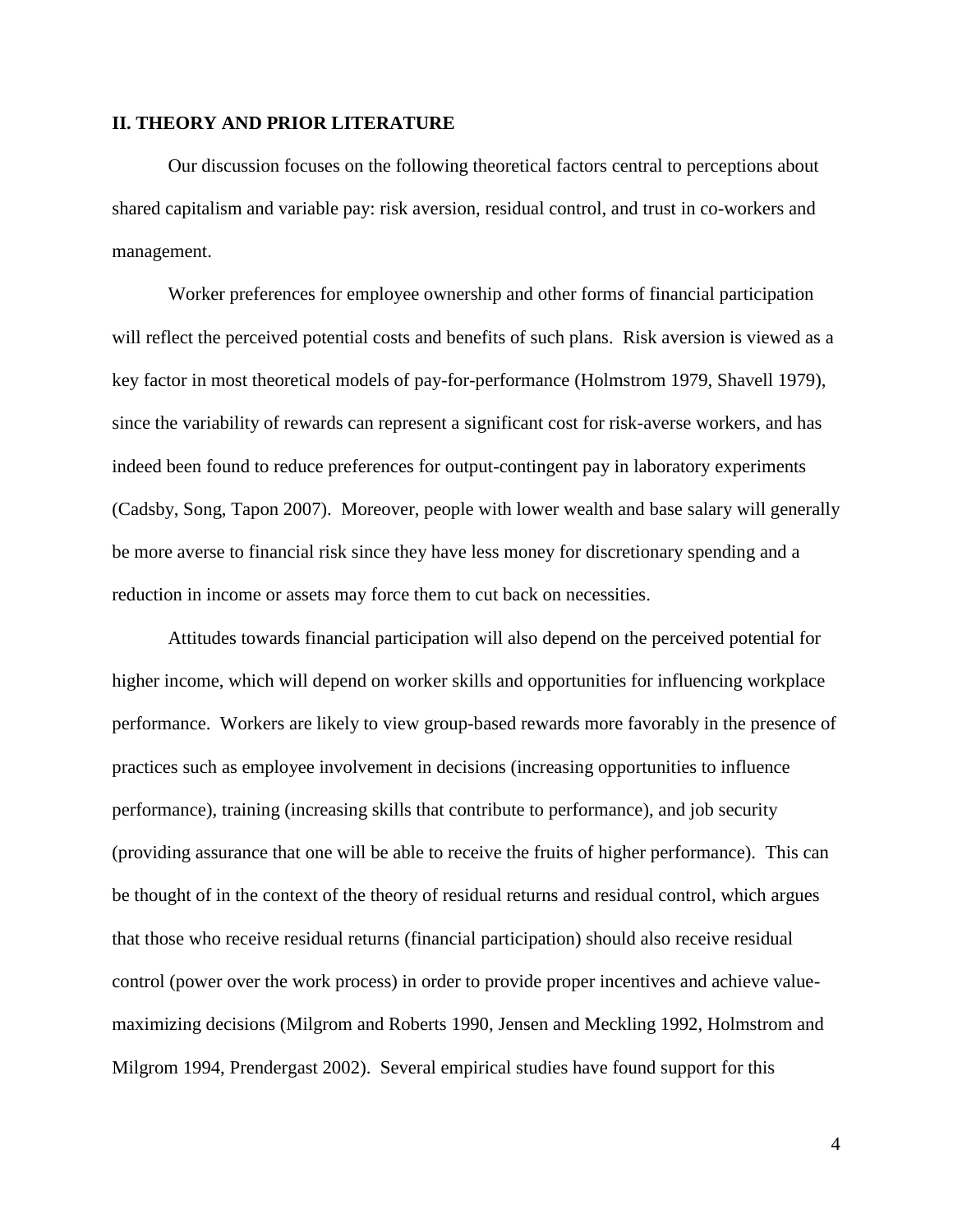hypothesis (DeVaro and Kurtulus 2010, Ben-Ner, Kong and Lluis 2010, Foss and Laursen 2005). Moreover, employee involvement in firm decision-making may create expectations or desires for sharing in the fruits of those decisions, and workers may become dispirited without some sort of financial reward tied to the consequences of those decisions (Levine and Tyson 1990, Ben-Ner and Jones 1995).

Preferences for rewards based on company performance are also likely to critically depend on workers' perceptions about co-workers. The well-known free rider problem in group incentives has been modeled as a prisoners' dilemma game, in which each participant has an individual incentive to shirk. If the game is repeated in an ongoing relationship, however, several equilibria are possible, including a cooperative equilibrium in which the participants establish a collective agreement to cooperate so that the rewards are higher for all participants (Axelrod 1984, Fudenberg and Maskin 1986). Workers in group incentive plans may establish and maintain a commitment to high work standards through cooperation and monitoring, which can generate higher payouts for workers than in a non-cooperative setting (Weitzman and Kruse, 1990). This points to co-worker relations as a key ingredient in the effectiveness of employee ownership. Preferences for employee ownership and profit sharing are likely to be low if workers think co-workers are not interested in workplace performance and there is little potential for productive cooperation under group-based rewards, and higher if they think co-workers are interested in workplace performance and can achieve the cooperative equilibrium in the prisoner's dilemma game by working well together.

Finally, preferences for financial participation are likely to be shaped by attitudes towards management. First, workers are unlikely to favor variable pay plans if they do not trust managers to manage well so that there will be rewards to distribute to workers for their hard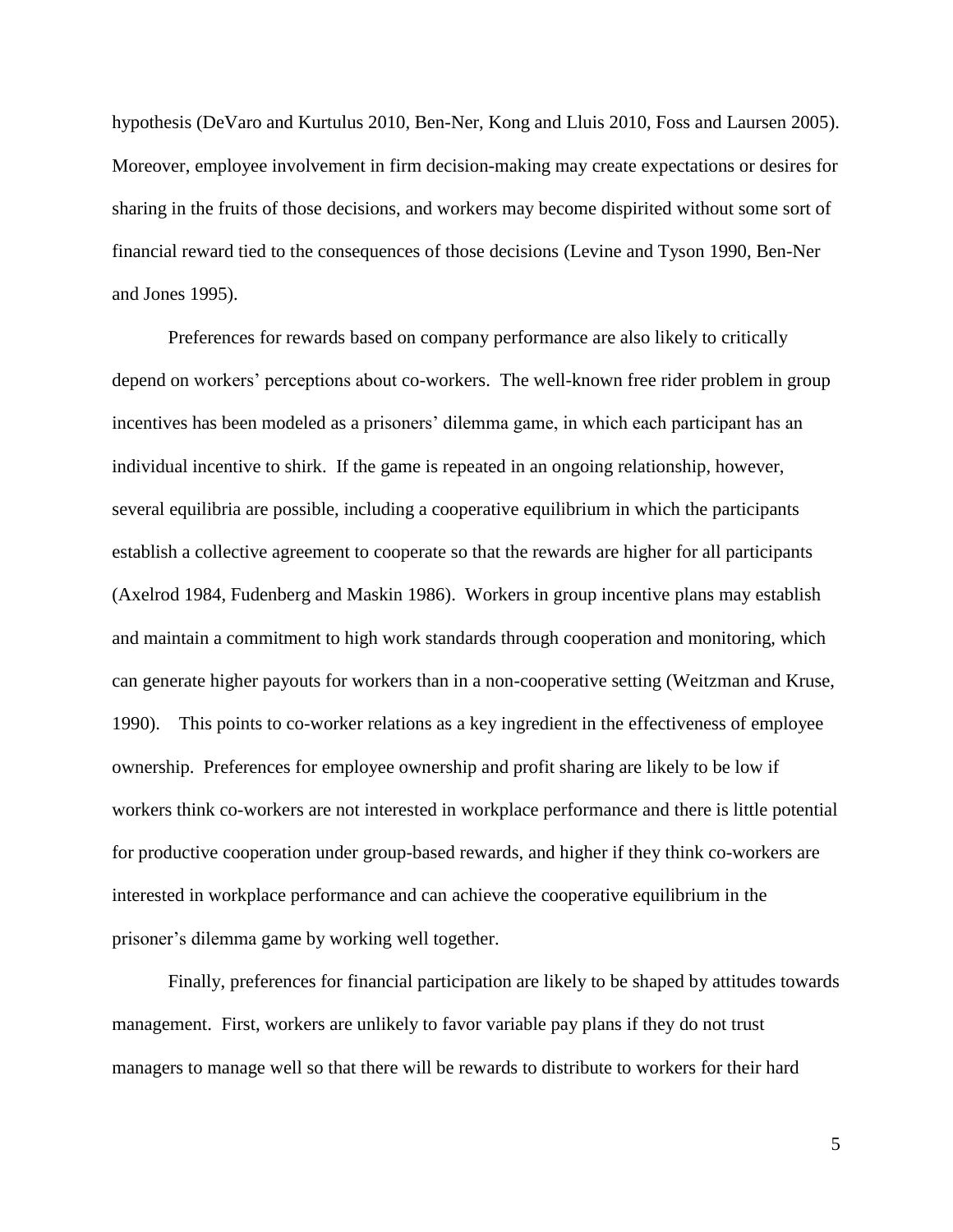work. The second issue stems from informational asymmetries inherent in many incentive plans: it can be difficult for workers to determine whether rewards under variable pay systems are being calculated correctly and fairly by management, whereas this is easier under fixed wage contracts since workers know exact pay levels *ex ante*. One of the objections of unions to profit sharing, for example, is mistrust that managers will calculate profits in a way that properly rewards workers for their performance (Zalusky 1986, Zalusky 1990). If workers do not trust managers to calculate the payouts from financial participation in a competent and honest way, they will be less interested in participating.

In sum, based on theory and past research, we expect attitudes towards financial participation to be more positive among workers who are less risk averse, have more residual control, and who trust management and think co-workers are more interested in workplace performance.

There has been little published research on the topic of worker attitudes towards financial participation. Kruse and Blasi (1999) summarize thirty public polls conducted between 1975 and 1997 with questions on general perceptions about financial participation systems, finding that a majority of people expressed favorable views of employee ownership and its effects on workplaces; for instance, in one survey 75 percent said they would like to work for an employeeowned and -controlled company, as opposed to a company owned by outside investors or government, and in another survey 69 percent thought employee-owners work harder. A number of studies have examined the effect of variable pay on overall job satisfaction among British workers: Green and Heywood (2008) found that performance-related pay in general was associated with increased job satisfaction, Brown and Sessions (2003) showed that workers who participated in performance bonuses, share ownership, and profit sharing were more satisfied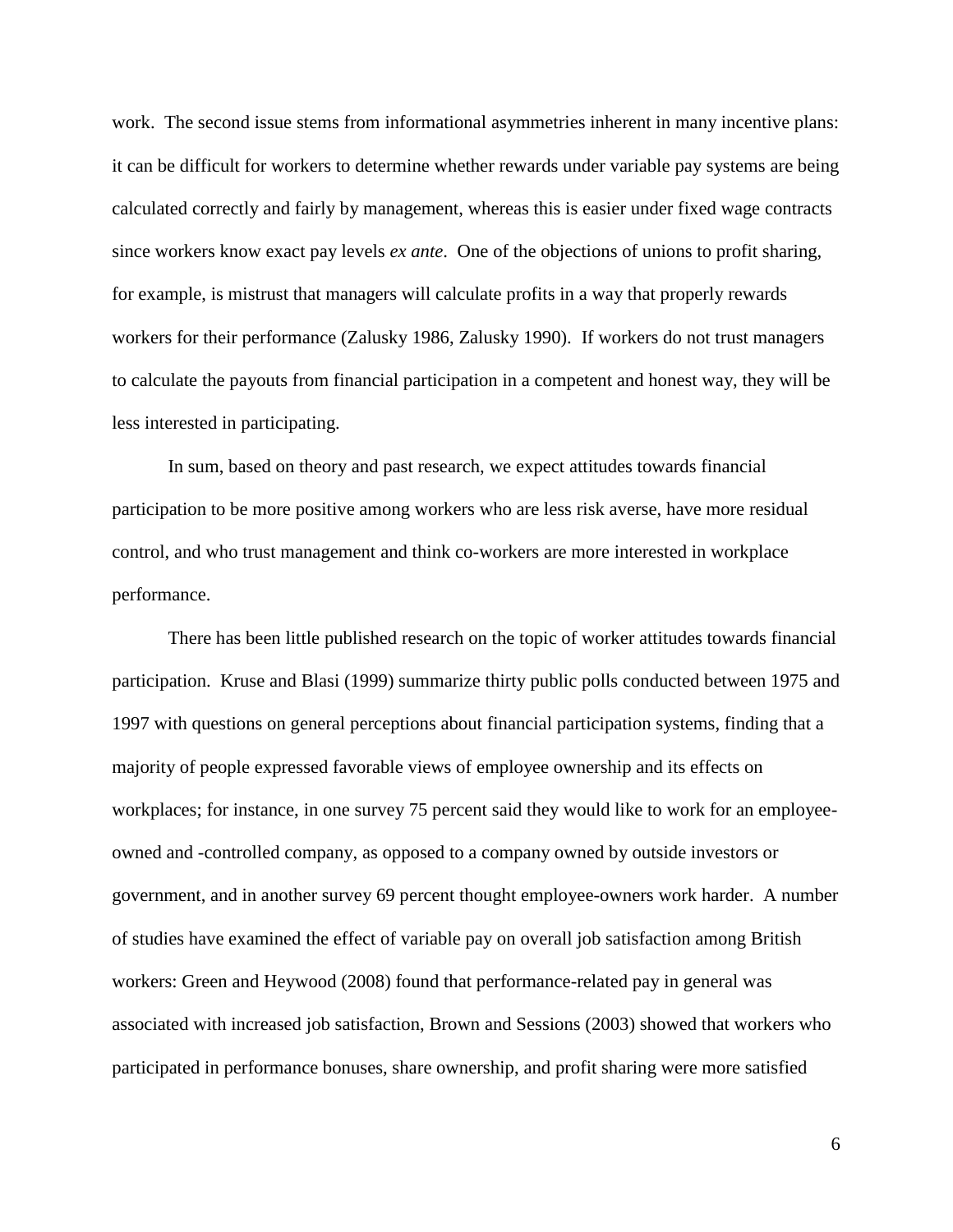with their work environment, and McCausland et. al. (2005) found that the influence of performance pay increased satisfaction for the more highly paid but lowered it for the less highly paid. Drago, Estrin and Wooden (1992) found the use of individual and group bonuses to be a positive determinant of job satisfaction in a sample of Australian workers. Cornelissen, Heywood and Jirjahn (2008) showed that among German workers who received performance pay, risk aversion was inversely correlated with overall job satisfaction.

Our paper contributes to the literature by investigating worker preference for various forms of financial participation and how these preferences depend on key worker and workplace characteristics.

#### **III. DATA AND VARIABLES**

We use the NBER Shared Capitalism Database, which consists of detailed information collected from more than 40,000 employee surveys from 14 firms, to explore preferences for different forms of employee ownership and variable pay. The NBER data comprise one of the largest worker-level datasets on labor practices and worker sentiment ever collected. The survey was conducted during 2002-2006 using a combination of web-based and paper survey methods, and had a high response rate, averaging 53 percent over the 14 companies. The firms participating in the survey included large multinationals with employment spanning North America, South America, Europe and Asia, as well as smaller firms with mostly US employees. The sample included eight firms in the manufacturing industry, two high-technology firms, and four in the service industry. Three of the fourteen companies exceeded 10,000 employees, five employed between 1,000 and 10,000 workers, and the remaining six employed fewer than 1,000 workers. All of the firms had employee ownership, profit sharing and variable pay programs, though of varying forms and degrees: thirteen had individual bonus plans, nine had workgroup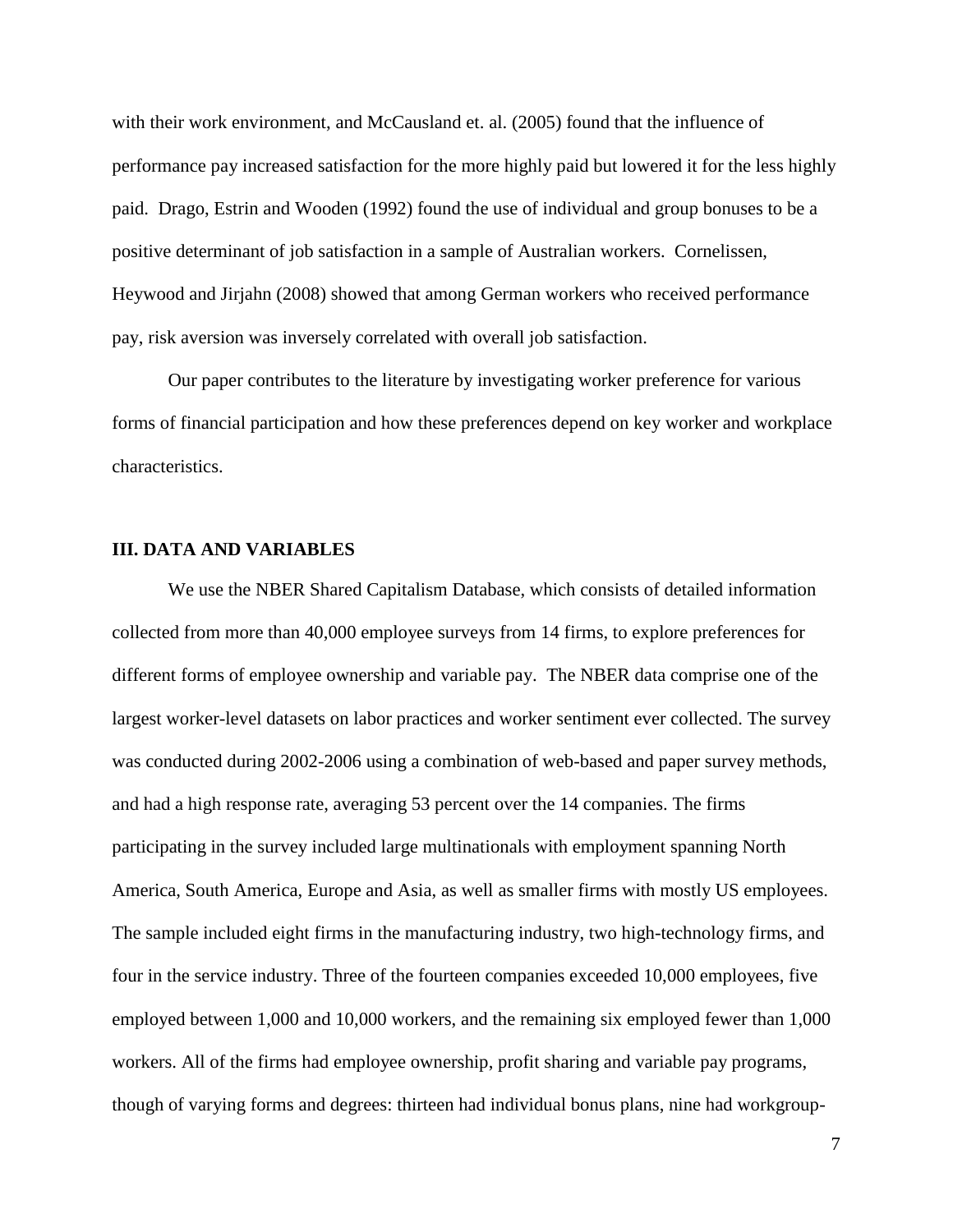based or department-based performance bonus plans, eleven had broad-based profit sharing plans, five had broad-based stock option plans, eight had standard employee stock ownership plans (ESOPs), one had a 401(k) employee stock ownership program, four had employee stock purchase plans, and three had 401(k)'s with company stock. Most had combinations of these plans.

To investigate the role that risk aversion, residual control, and perceptions of co-workers and management play in workers' preferences for financial participation, we make use of a unique set of questions asked in the NBER Shared Capitalism Survey capturing these concepts. We now turn to a discussion of the key variables used in our empirical analyses.

#### *Dependent Variables*

We examine four variables reflecting worker preferences for financial participation as dependent variables in our regression analyses. The first one captures worker preferences for variable pay broadly and is based on a question asked in the NBER Shared Capitalism Survey indicating the percentage of pay the respondent would like to receive as variable compensation (which includes all forms of output-contingent pay that is based on individual, group and company performance). Next we examine worker preferences for various forms of employee ownership based on questions indicating the respondent's preference for being paid at least in part based on company performance (profit sharing, company stock, or stock options), preference for the extent to which the respondent's next pay increase depends on company performance, and preference for getting a portion of compensation in the form of company stock and stock options. These four dependent variables are defined formally below.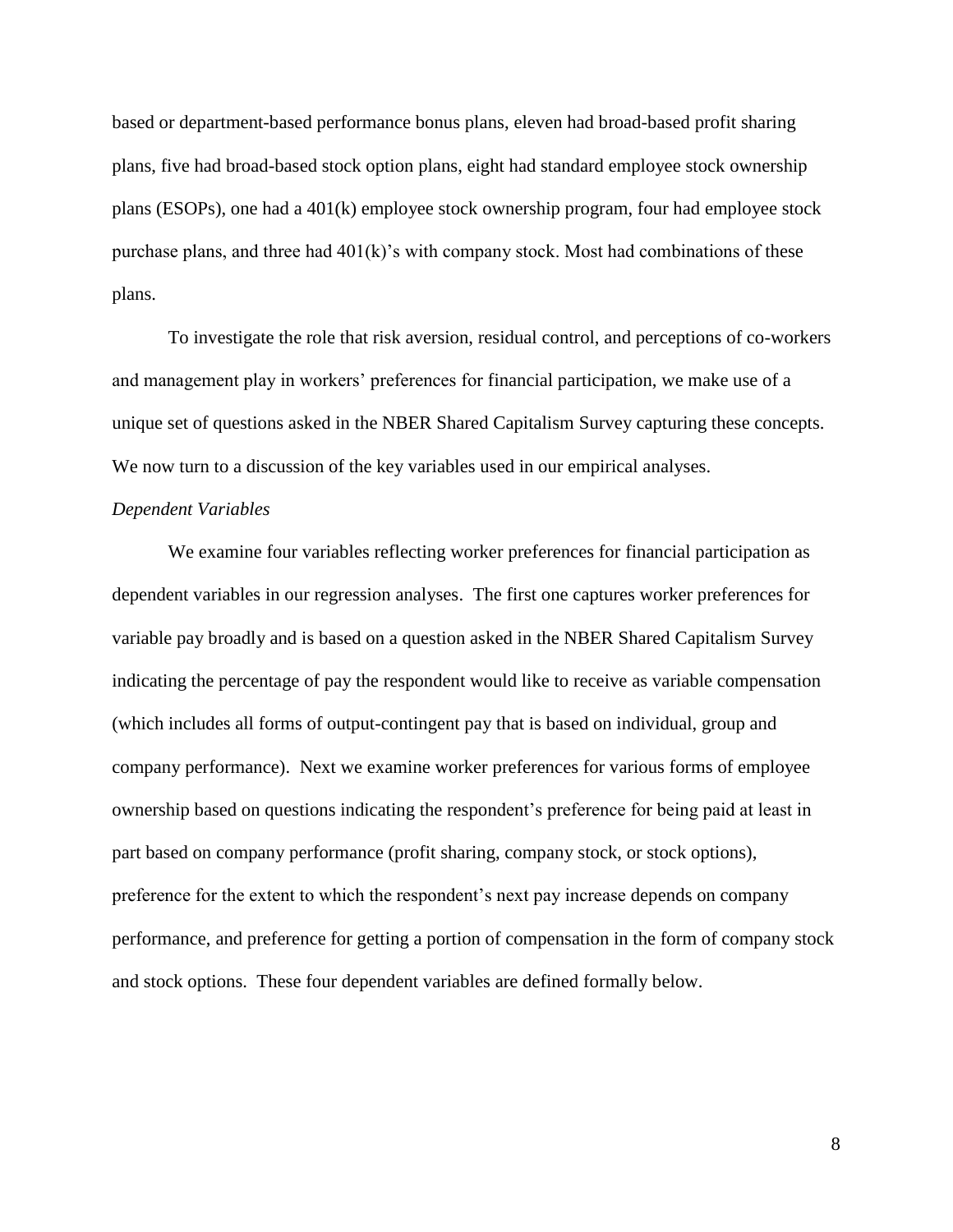| Preference for Variable Pay     | Proportion of pay the worker would like to receive as variable<br>compensation (13 firms surveyed) |
|---------------------------------|----------------------------------------------------------------------------------------------------|
| Preference for Company-Based    | Dummy variable equaling 1 if the worker prefers that he or she                                     |
| <i>Incentives</i>               | be paid in part with a variable amount dependent on company                                        |
|                                 | performance, through profit sharing, company stock, or stock                                       |
|                                 | options; 0 if all fixed wage or salary, with no profit sharing,                                    |
|                                 | company stock, or stock options (13 firms surveyed)                                                |
| Preference for Company-Based    | Worker's preference that his or her next pay increase come in                                      |
| Incentives in Next Pay Increase | the form of $1 = All$ fixed wages, with no profit sharing,                                         |
|                                 | company stock, or stock options; $2 =$ Split between fixed                                         |
|                                 | wages and profit sharing, company stock, or stock options; $3 =$                                   |
|                                 | All in the form of profit sharing, company stock, or stock                                         |
|                                 | options (5 firms surveyed)                                                                         |
| Preference for Stock Over       | Worker's preference for getting some of his or her                                                 |
| <b>Cash Incentives</b>          | compensation from company stock and stock options as                                               |
|                                 | opposed to a cash incentive plan on a 1 (cash incentive plan) to                                   |
|                                 | 5 (company stock and stock options) scale (3 firms surveyed)                                       |

Worker Preferences for Financial Participation:

#### *Key Independent Variables*

The key independent variables in our analysis are those that capture worker risk aversion, residual control, and perceptions of co-workers and management.

One of the unique features of the NBER Survey is the presence of information on individual-level risk aversion, which plays a central role in theoretical models of the employeeemployer relationship, but is rarely available in existing datasets. Our primary measure of the extent to which the worker is averse to risk is based on the NBER Survey question "Some people like to take risks and others dislike taking risks. Where would you place yourself on a scale of how much you like or dislike taking risks, where 0 is hating to take any kind of risk and 10 is loving to take risks?", from which we define variable *Risk Averse* such that values greater than or equal to 7 on this scale correspond to "low risk aversion", greater than 3 and less than 7 is "medium risk aversion", and less than or equal to 3 is "high risk aversion". As discussed earlier,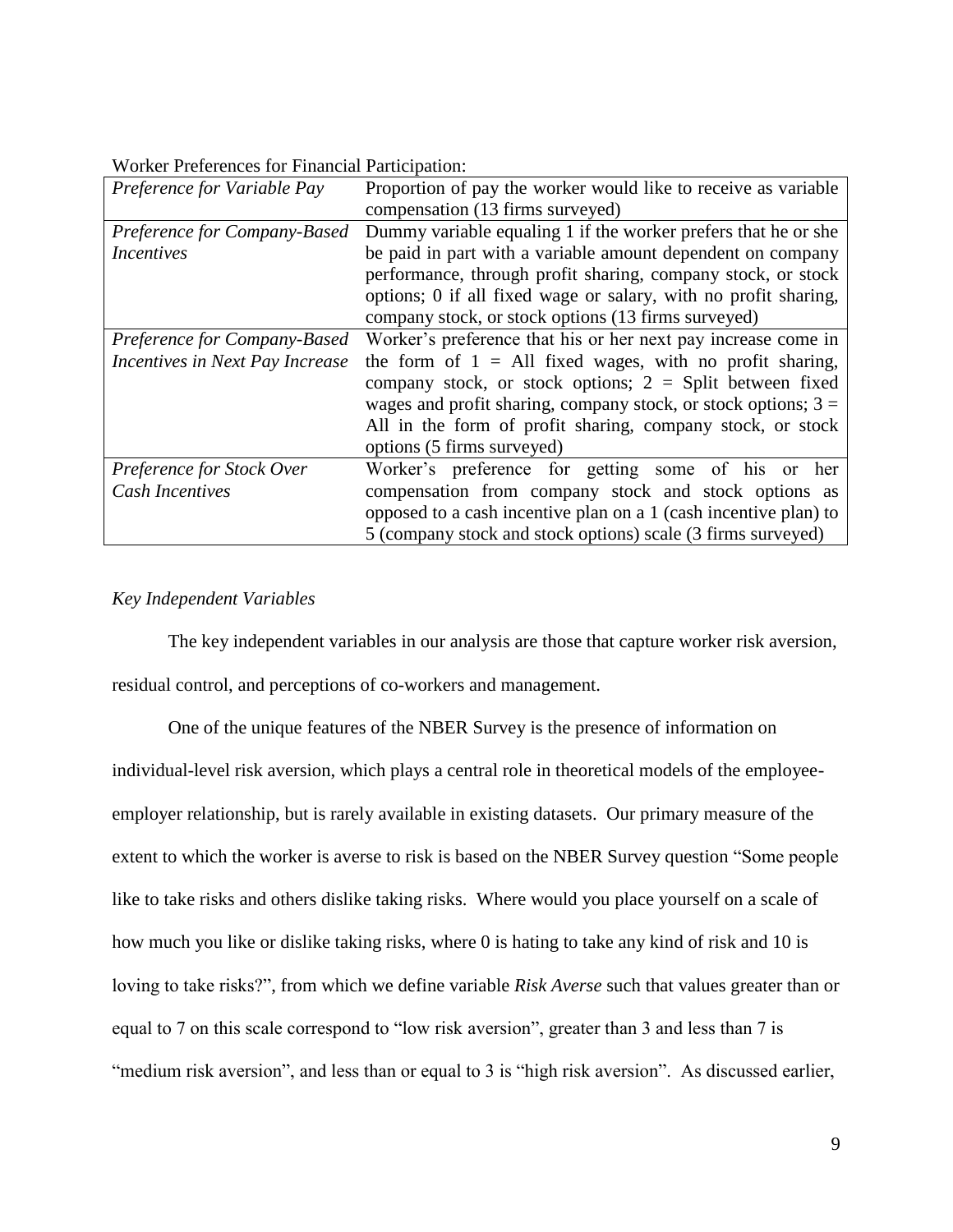people with lower wealth and base salary will generally be more averse to financial risk since pay variability that results in pay reduction is more likely to force them to cut back on necessities, so we also examine the worker's annual base salary and family wealth under the framework of risk aversion.

| $\mathbf{1}$    |                                                                              |
|-----------------|------------------------------------------------------------------------------|
| Risk Averse     | Worker's self-assessment of his risk preference, where $1 = Low risk$        |
|                 | aversion; $2 =$ Medium risk aversion; $3 =$ High risk aversion.              |
| <b>Base Pay</b> | Worker's annual base pay the previous year excluding overtime, bonuses       |
|                 | and commissions (in thousands)                                               |
| Wealth          | Assets of the worker and the worker's spouse including the value of their    |
|                 | house minus the mortgage, their vehicles, stocks and mutual funds, cash,     |
|                 | checking accounts, retirement accounts including $401(k)$ and pension assets |
|                 | (in thousands)                                                               |

Risk Aversion Variables:

The second key element that is likely to shape attitudes towards financial participation is residual control, or the ability to influence one's potential for higher income, which will depend on worker skills and opportunities to influence workplace performance through employee involvement in decision-making, training, and assurance that the worker can reap the rewards of higher performance through job security. These variables, which we group under the heading residual control, are defined below.

Residual Control Variables:

| Decision-Making     | Dummy variable equaling 1 if the worker is involved in organized           |
|---------------------|----------------------------------------------------------------------------|
|                     | workplace decision-making through teams, committees or task forces that    |
|                     | address workplace issues such as product quality, cost cutting,            |
|                     | productivity, health and safety; 0 otherwise                               |
| Training            | Dummy variable equaling 1 if the worker received any formal training       |
|                     | from the employer in the last 12 months, such as in classes or seminars    |
|                     | sponsored by the employer; 0 otherwise                                     |
| <b>Job Security</b> | Dummy variable equaling 1 if the worker's response to the question         |
|                     | "Thinking about the next twelve months, how likely do you think it is that |
|                     | you will lose your job or be laid off?" is "not at all likely" or "not too |
|                     | likely"; 0 if the worker's response is "very likely" or "fairly likely".   |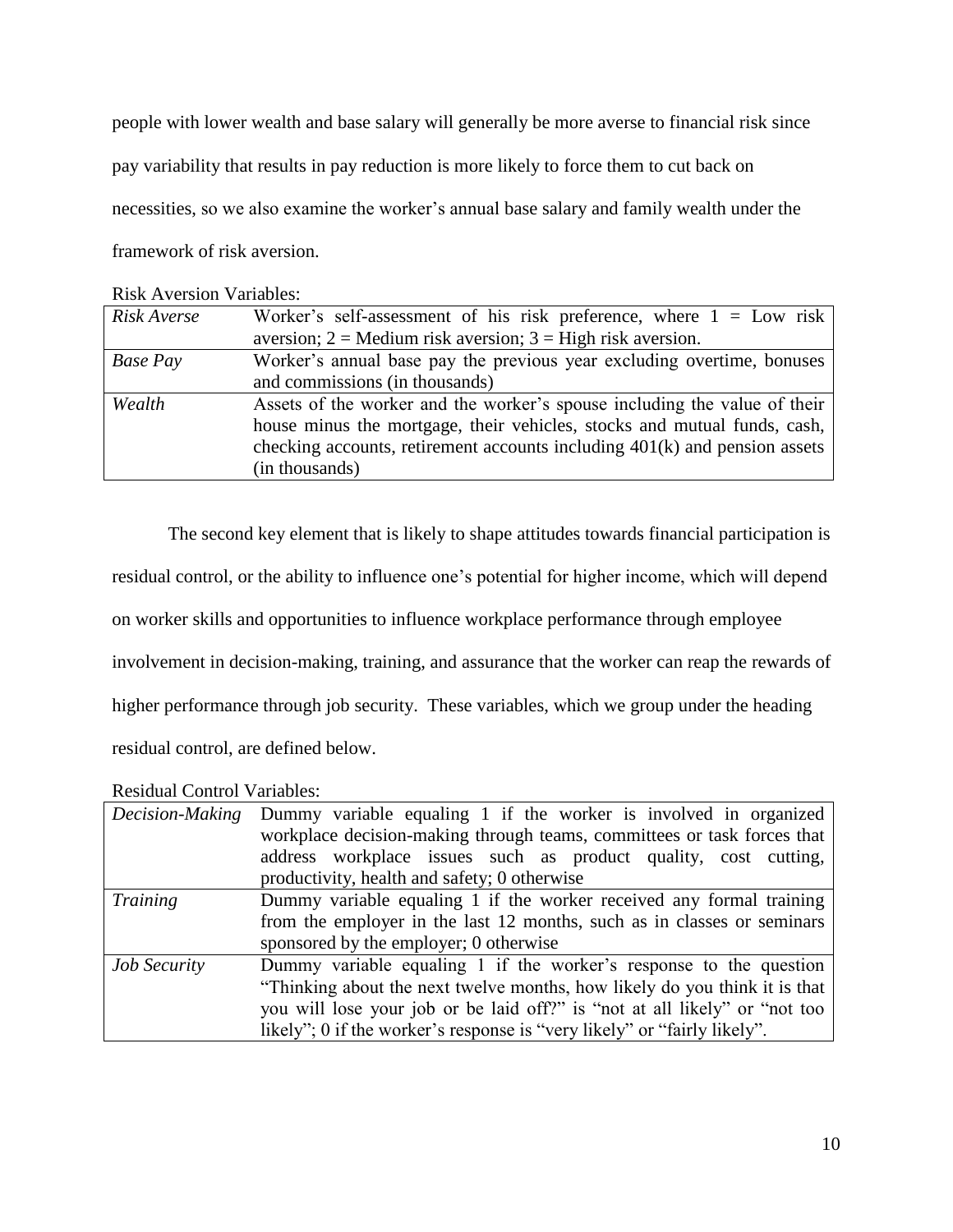As discussed earlier, preferences for company performance-based rewards in particular are likely to depend on workers' perceptions about whether their co-workers are committed to workplace performance and whether they trust management to distribute payouts from workplace rewards correctly. We therefore include the below two independent variables.

| Co-Worker Interest and Involvement | Worker's perception of his or her co-workers' interest and    |
|------------------------------------|---------------------------------------------------------------|
|                                    | involvement in company-wide issues on a 1-7 scale, with 1     |
|                                    | indicating little interest and involvement and 7 indicating   |
|                                    | great interest and involvement                                |
| <b>Management Trustworthiness</b>  | Worker's perception of the trustworthiness of his company     |
|                                    | in keeping its promises on a 0-4 scale, with 0 indicating not |
|                                    | trustworthy and 4 indicating highly trustworthy               |

| Perceptions of Co-Workers and Management: |  |
|-------------------------------------------|--|
|-------------------------------------------|--|

#### *Control Variables*

Beyond the variables that are central to our analysis, all of our regression models include a rich array of worker and workplace characteristics as control variables. These are worker demographic variables including gender, age, and education level; and job characteristics variables including occupation, managerial level, firm tenure, whether the worker is closely supervised, and whether pay is at or above market level. We also control for the ease with which workers can observe their co-workers' effort, since this is likely to influence the extent to which perceptions about how involved co-workers are in company issues (*Co-Worker Interest and Involvement*), one of the main independent variables we consider, affects preferences for shared capitalism. Fuller definitions and descriptive statistics of these control variables are provided in the Appendix.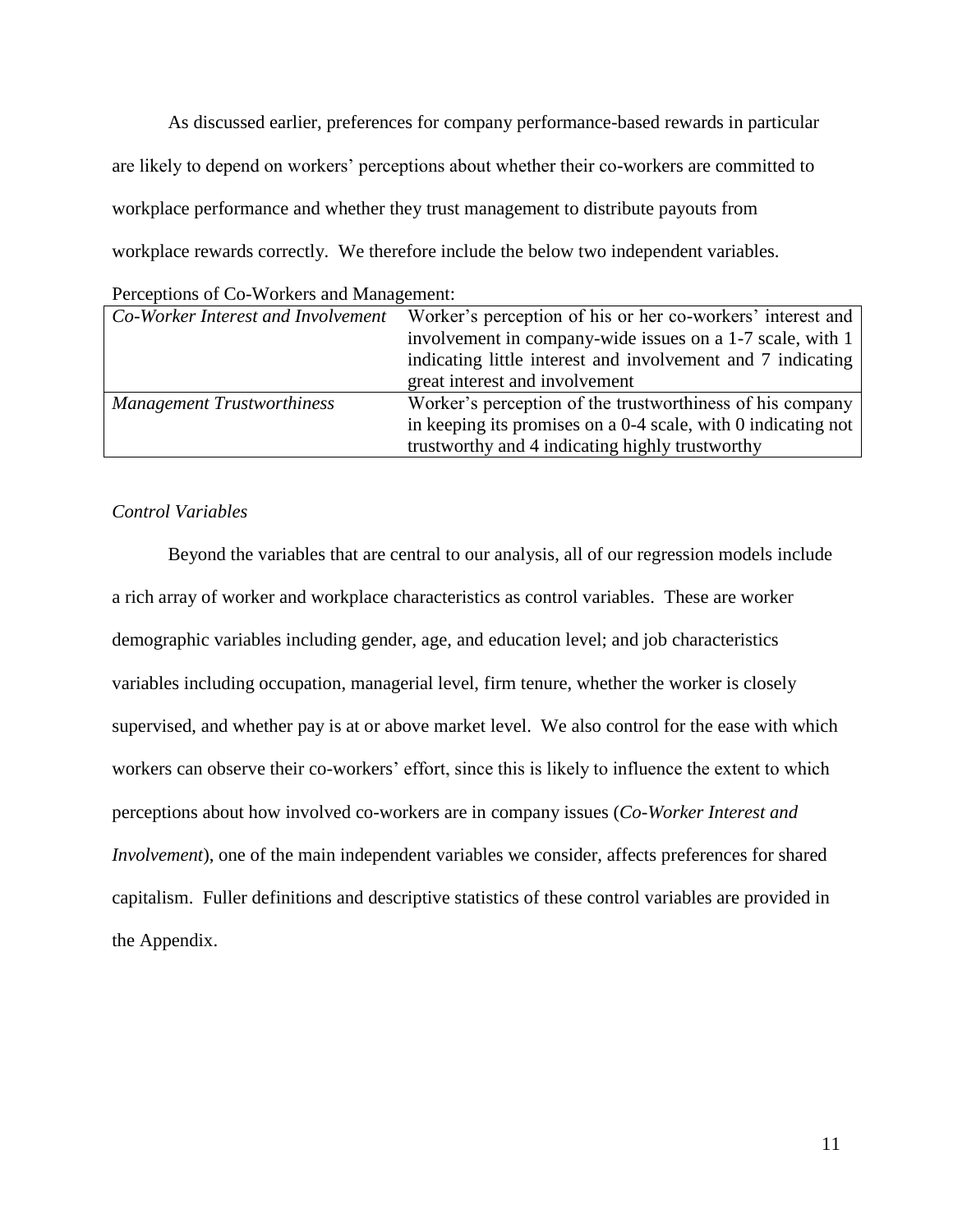#### **IV. METHODOLOGY**

As a first step in our empirical analysis, we will examine unconditional means of our main dependent variables to explore preferences over financial participation broadly across all workers in our sample. Second, we will examine how preferences for financial participation vary with worker risk aversion, residual control, and perceptions of co-workers and management by estimating cross-sectional regressions of attitudes on these main independent variables, controlling for the array of worker and workplace characteristics described above. We will estimate least squares, probit, and multinomial probit models, depending on whether the dependent variable is a continuous, dummy, or multi-valued variable, respectively.

It is important to note that these cross-sectional regression models do not capture causal relationships, but rather conditional correlations among the variables of interest. For example, it is possible that workers with a greater preference for financial participation sort themselves into firms with greater use of financial participation, greater residual control for workers, and workplace climates with high levels of trust. We investigated this possibility by also estimating regressions that included firm fixed effects, with very similar results for the variables of interest; in the paper we report the results without firm effects to take advantage of both within- and between-firm variation. It also remains possible that within a firm, workers will be sorted into jobs based on personal characteristics correlated with preferences over financial participation. It may be, for example, that being in a decision-making team does not create greater interest in financial participation, but workers with greater interest in financial participation select themselves into positions that are part of decision-making teams. Even in the latter case, finding a positive relationship strongly suggests an important linkage between residual control and residual returns for workers. So while we cannot definitively determine causality (as with most non-experimental data), our results will nonetheless shed important light on how preferences for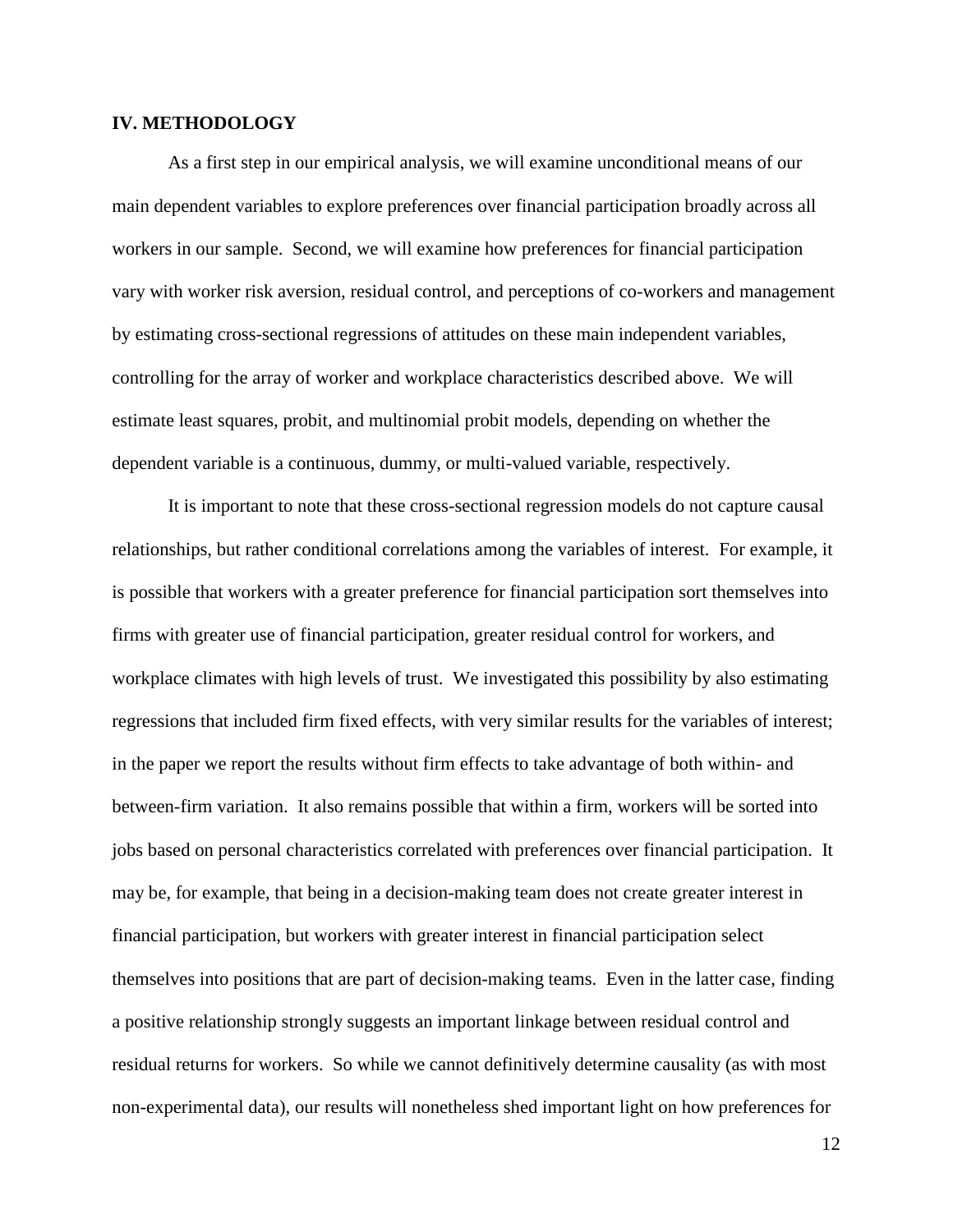financial participation are related to worker risk aversion, residual control and workplace climate, and the conditions under which variable pay plans are viewed positively by workers and are most likely to be effective.

#### **V. UNCONDITIONAL STATISTICS**

Summary statistics for the main variables used in our empirical analyses are shown in Table 1, along with distribution charts for selected variables. Most workers desire between 0 and 30 percent of their compensation to be comprised of variable pay, though there is considerable variation in this preference across workers as illustrated in Figure 1, with an average of 20 percent (*Preference for Variable Pay*). When asked whether workers prefer to be paid at least in part with variable pay that depends on company performance through profit sharing, company stock or stock options, as opposed to getting all fixed salary, a vast majority of respondents, 78 percent, say they prefer to have some company performance-dependent variable pay (*Preference for Company-Based Incentives*). Only 27 percent of workers would like their next pay increase to come in the form of all fixed wages with no profit sharing, company stock or stock options, while 60 percent would like a combination of the two types, and 13 percent would like their next raise to consist entirely of profit sharing, company stock or stock options (*Preference for Company-Based Incentives in Next Pay Increase)*. Workers' preferences in favor of companyperformance-based pay is also evident in the distribution of the variable *Preference for Stock Over Cash Incentives*, where most workers picked categories 3 and 4 on a scale of 1 to 5 indicating their preference for getting some of their compensation from stock and stock options as opposed to a cash incentive plan.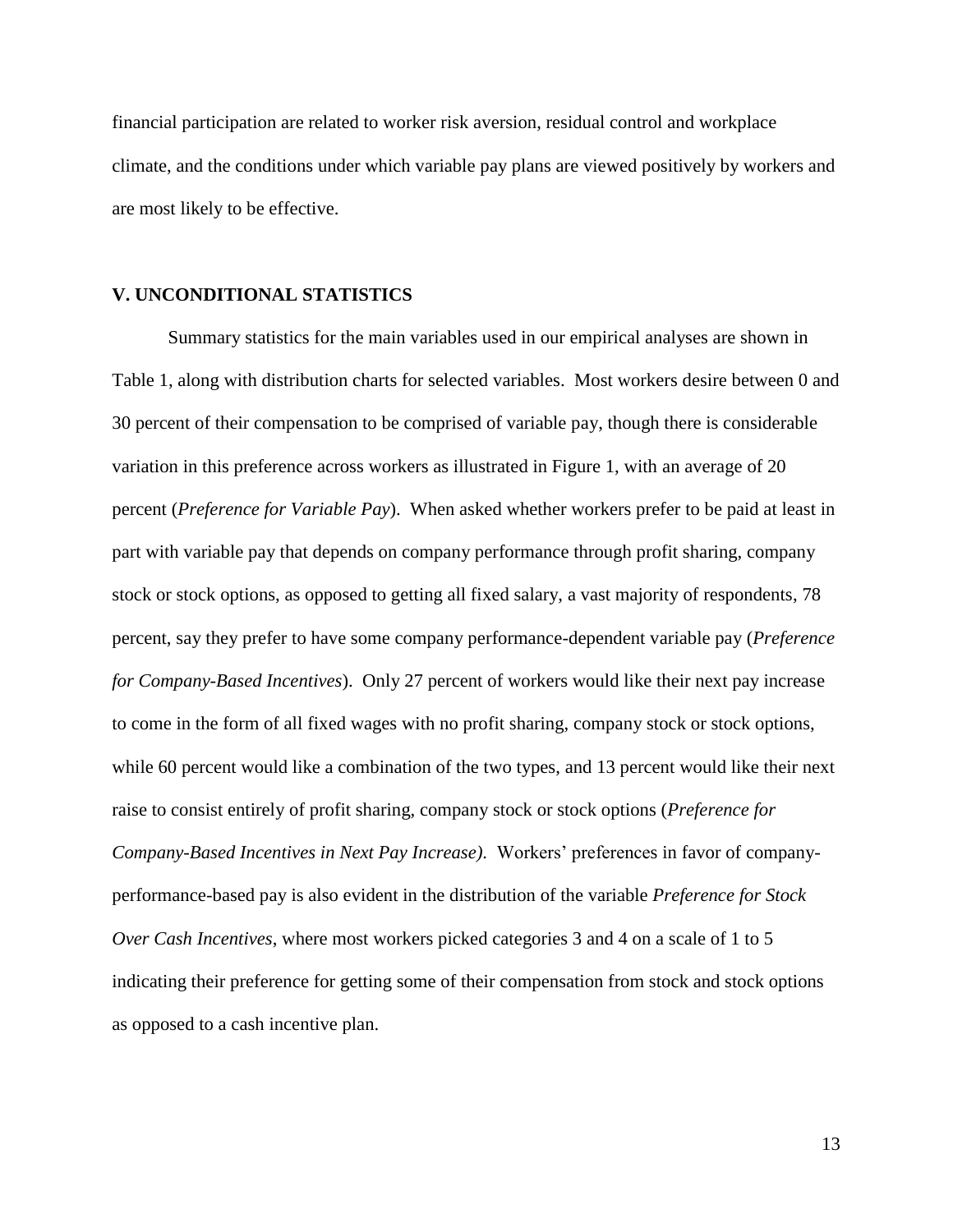#### **VI. WHICH WORKERS PREFER FINANCIAL PARTICIPATION?**

The above discussion showed that most workers want at least a part of their compensation to be output-contingent, and prefer to be paid at least in part based on company performance. But it may well be that there is variation across these attitudes by the worker's degree of risk aversion, residual control, and perceptions of co-workers and management. We now explore what types of workers prefer variable pay, and what kinds of variable pay they prefer, by estimating regressions of our various preference measures on the main independent variables of interest, and controls.

Table 2 illustrates least squares regression results for *Preference for Variable Pay*, indicating the proportion of total pay the worker would like to receive as variable compensation, and provides strong support for our hypothesis on the relationship between risk aversion and preferences for variable pay: the proportion of compensation workers would like to receive as variable pay is negatively related with their degree of risk aversion—an increase in risk aversion from the "low" category to the "high" category is associated with a decrease in the desired proportion of pay comprised of variable compensation of over 8 percentage points, on average. Also, the proportion of compensation workers would like to receive as variable pay is statistically significantly positively related with family wealth and base salary which can insulate workers against fluctuations in compensation created by variable pay. Second, there is some support for the hypothesis that workers have greater preference for residual rewards when they also have residual control—the proportion of pay the worker desires in his or her compensation is significantly positively related with employee involvement in workplace decision-making, and is also positively related with formal job training and job security though these last two estimates are not statistically significant at conventional levels. Third, in support of our hypothesis on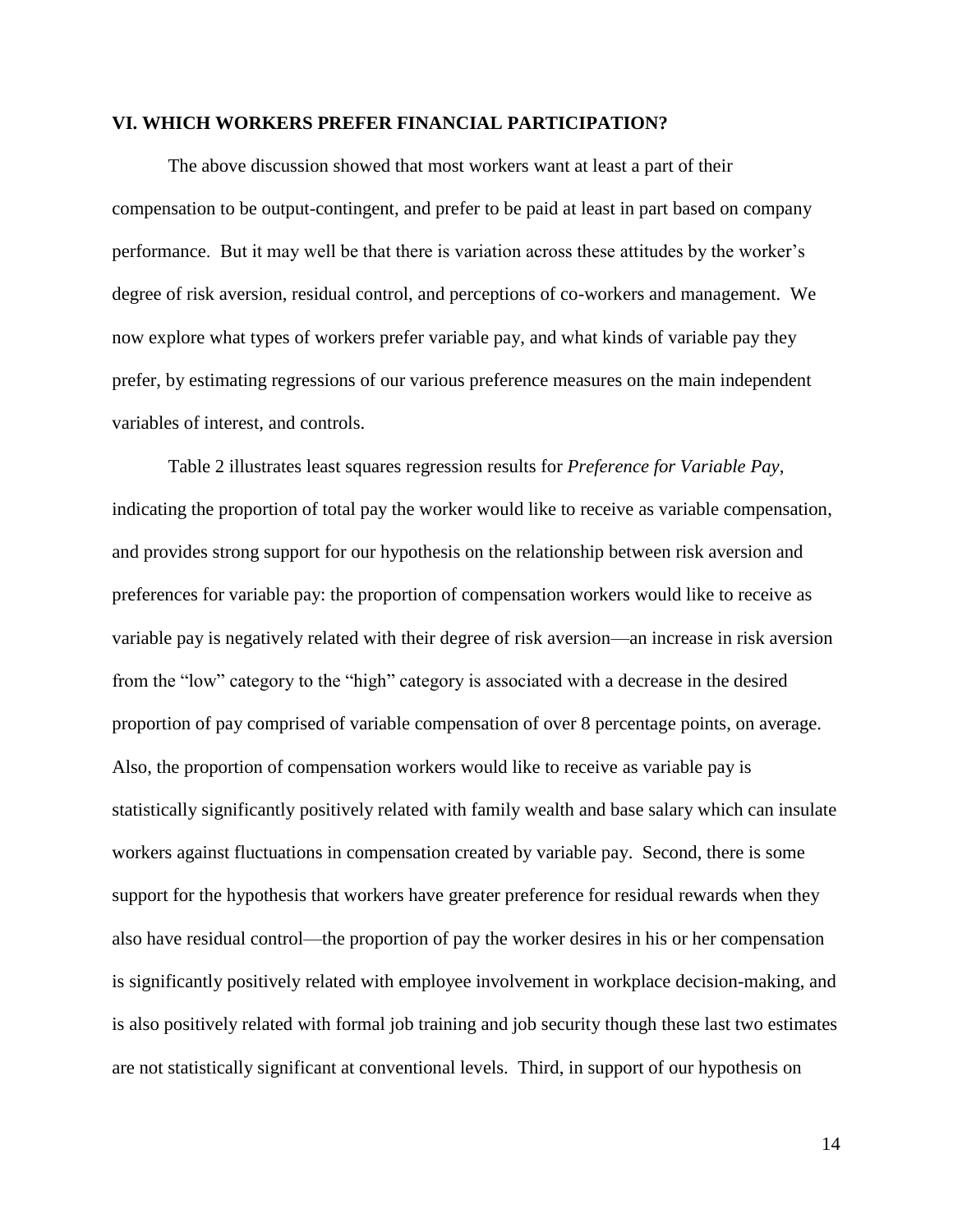perceptions of co-workers and management, preference for variable pay is positively related with co-worker interest and involvement in company-wide issues and trust in management, and both of these relationships are statistically significant at the one percent level, indicating that workers are more interested in shared capitalism when they can trust others in the workplace.<sup>1,2</sup>

Table 3 illustrates the probit marginal effects for Prob(*Preference for Company-Based Incentives*=1), the probability that the worker prefers that he or she be paid in part with variable pay based on company performance (such as profit sharing, company stock, and stock options) over being paid fully in the form of fixed salary. We find even stronger evidence in favor of our hypotheses here than in the previous table: preference for company-performance-contingent pay is negatively associated with risk aversion, positively associated with family wealth and base salary, positively associated with all three measures of residual control, and positively associated with confidence in co-workers and management, as predicted.

We next turn to workers' preferences over the portion of pay increases comprised of company-performance-based variable pay by focusing on the three-valued *Preference for Company-Based Incentives in Next Pay Increase*, which equals 1 if the worker prefers that his or her next pay increase is comprised of all fixed wages, with no profit sharing, company stock, or

 $\overline{a}$ 

 $<sup>1</sup>$  Apart from these main results on how preferences for variable pay depend on risk aversion, residual control and</sup> perceptions of co-workers and management, we also uncovered some interesting findings on the relationships between the control variables and *Preference for Variable Pay*. For example, women have a lower preference for variable pay, which aligns with evidence from past studies using laboratory and field experiments that women tend to be more risk averse than men (Niederle and Vesterlund 2007, Dohmen et. al. 2007, Dohmen and Falk 2006). We also find that workers in sales and customer service occupations have the strongest preference in favor of variable pay, a possible explanation for which is that output is more readily linkable to individual performance than for workers in many other occupations (e.g., number of units sold or number of customers assisted), and this reduces problems of free-riding so that such workers may view output-contingent compensation as a more fruitful reward for their effort. Among other interesting results is that workers with longer tenure at the firm prefer a lower share of variable pay, supporting the idea that workers who are closer to retirement are often loathe to introduce risk into their compensation as they have less time remaining in the labor market to recoup potential losses. To streamline and focus our discussion around the key variables of interest (risk aversion, residual control, perceptions of coworkers and management) we do not present these results in the paper, but they are available from the authors. <sup>2</sup> Since *Preference for Variable Pay* has a lower bound of zero we also estimated an analogous regression using a tobit model and obtained very similar results.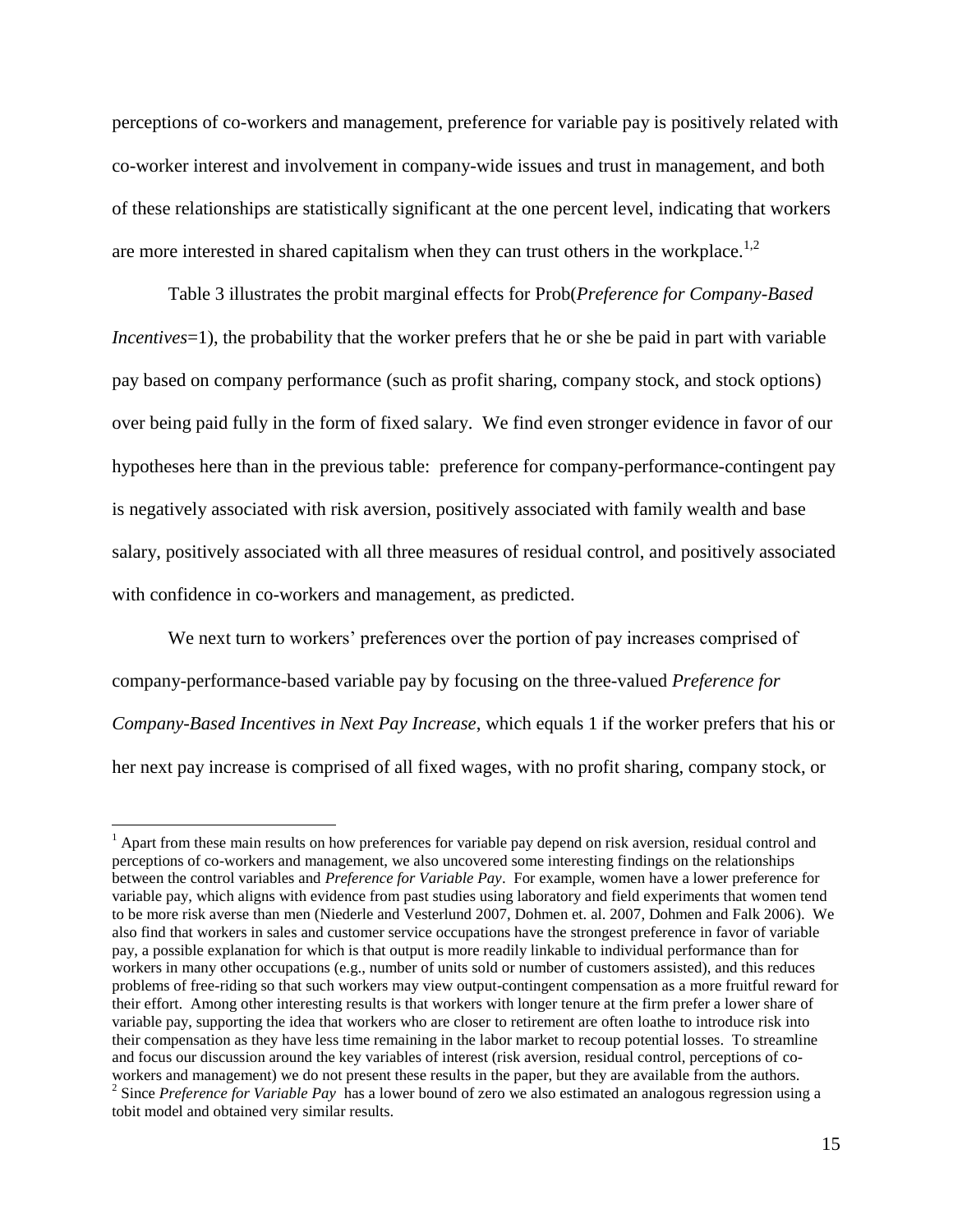stock options; 2 if it is split between fixed wages and profit sharing, company stock, or stock options; and 3 if it is all in the form of profit sharing, company stock, or stock options. Table 4 illustrates marginal effects from a multinomial probit regression of *Preference for Company-Based Incentives in Next Pay Increase* on our risk aversion, residual control, and co-worker and management perceptions variables, and worker controls, with the three columns corresponding to the probability that a worker chooses values 1, 2, or 3, respectively. We find that workers who are more risk averse are less likely to want their next pay increase to be partly or completely comprised of company-performance-based pay, and more likely to prefer that it is entirely comprised of fixed wages, corroborating our hypothesized relationship between risk aversion and attitudes toward financial participation. On the other hand, wealth and salary do not exhibit statistically significant relationships with *Preference for Company-Based Incentives in Next Pay Increase*. Table 4 provides mixed evidence supporting the notion that residual control improves preference for residual returns: job training and job security are associated with a higher likelihood of preferring one's next pay increase to be comprised of both company performance related pay and fixed wages, though the relationship between employee involvement in decisionmaking and *Preference for Company-Based Incentives in Next Pay Increase* is not statistically significant. Finally, though trust in management is associated with wanting a portion of one's pay raise to be contingent on company performance, co-worker interest and involvement in company-wide issues does not have a statistically significant relation with *Preference for Company-Based Incentives in Next Pay Increase*.

Table 5 shows results from a least squares regression of preference for receiving some compensation from company stock and stock options as opposed to a cash incentive plan on a 1 to 5 scale (*Preference for Stock Over Cash Incentives*). We can interpret this as capturing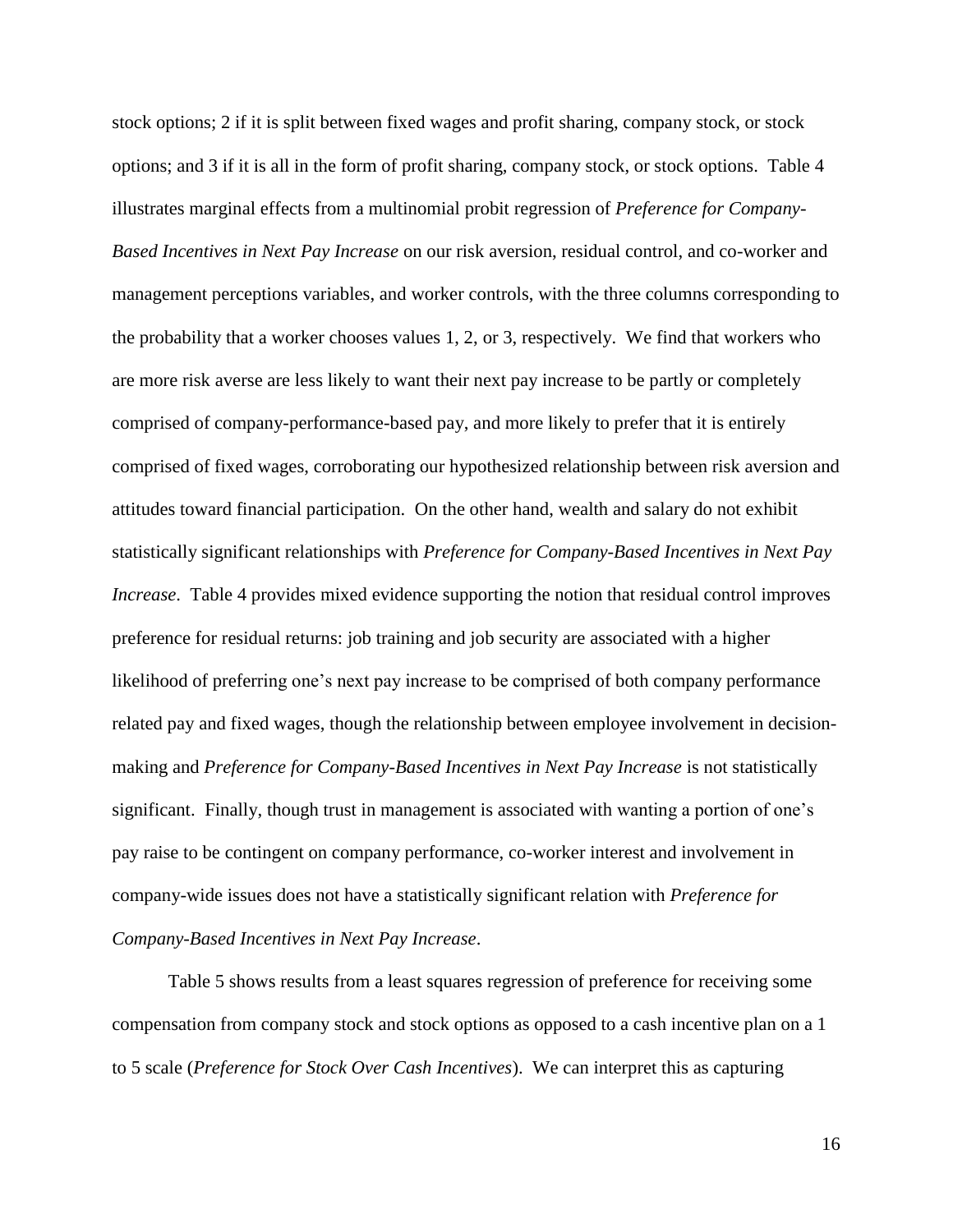whether the respondent prefers having stock or cash in his or her pocket. The worker's selfassessment of his or her own risk aversion is strongly negatively correlated with preference for stock-based compensation as opposed to cash incentives, as expected. However, family wealth and base salary have a statistically significant positive, albeit small, correlation with preference for stock-based compensation over cash incentives. All of our residual control variables and management and co-worker trust variables are positively related to *Preference for Stock Over Cash Incentives*, in support of our hypotheses.<sup>3</sup>

#### **VII. CONCLUSION**

 $\overline{a}$ 

This paper uses the NBER Shared Capitalism Survey to study a relatively unexplored topic in the research on participatory pay schemes, namely worker preferences for employee ownership, profit sharing and variable pay, and how these preferences depend on three key worker and workplace characteristics: worker risk aversion, residual control, and perceptions of co-workers and management.

We find that, on average, workers desire around 20 percent of their compensation to be comprised of variable pay. Most workers prefer to be paid at least in part based on company performance, through profit sharing, company stock, or stock options, and in particular they prefer getting stock and stock options as opposed to cash incentives.

Furthermore, our regression results clearly indicate that risk aversion is a major factor reducing preferences for variable pay plans. This is supported not only by the strong coefficients on the risk aversion variable, but also by the coefficients on two key employee characteristics that are expected to be related to risk preferences, namely base pay and family wealth.

 $3$  As a robustness check we also estimated all of our regressions with firm fixed effects, and the results were very similar to the baseline results we report here, both in magnitude and significance. These additional results are available from the authors.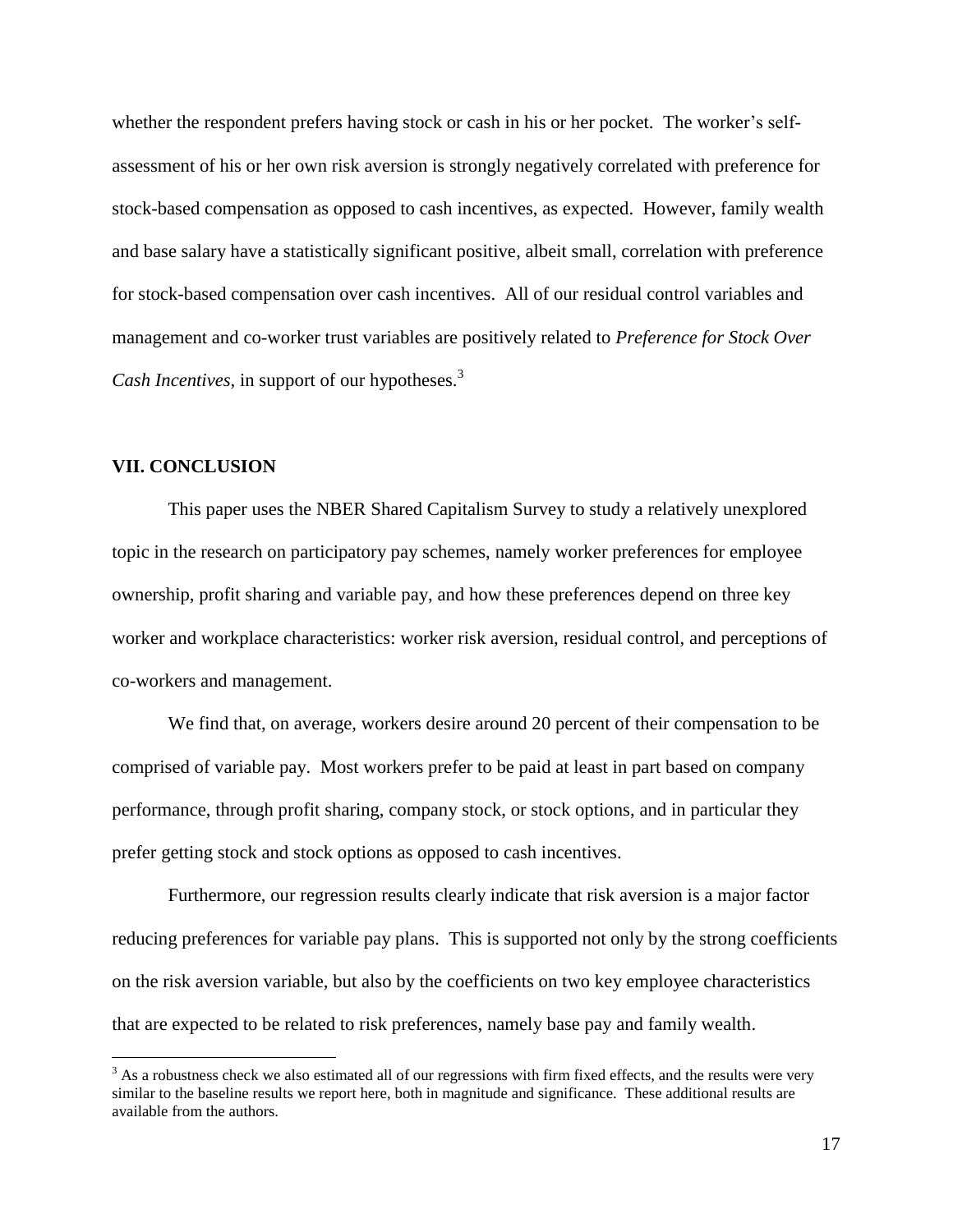An important finding, though, is that workplace policies help to improve worker perceptions of variable pay. The finding that workers are more likely to prefer performancebased pay if they have decision-making power, formal job training, and job security at their workplace supports the theory that residual control and residual returns are complementary. Future research would be valuable on the form of this relationship (e.g., linear or non-linear, including whether there are threshold effects), and whether complementary residual control practices can help make shared capitalism more appealing to groups who are more risk-averse.

Workplace culture also is a key variable. Workers are unlikely to favor variable pay plans if they do not trust managers (either to manage well so that there will be rewards, or to calculate rewards accurately and honestly). Their attitudes are also influenced by how they perceive their co-workers: if they have little reason to expect their co-workers to perform well under a performance-based pay plan, they will not be optimistic about the prospect for rewards.

The findings on workplace policies and trust of co-worker and managers indicate that preferences over variable pay plans are not determined by any fixed mindset or personal characteristic of workers, but appear to depend on the context in which the plans are implemented. This is consistent with research on the performance effects of employee ownership and profit sharing, which shows that while these plans are associated with higher performance effects on average, there is substantial dispersion in estimated effects across and within samples (Doucialiagos, 2005; Kaarsemakar, 2006; Freeman, 2007). This dispersion is likely to be explained in part by employees' neutral or negative reactions in workplaces that do not provide supportive environments, in contrast to positive reactions with increased employee effort and cooperation when the environment is supportive. Research has begun to identify how specific workplace policies condition the effects of group incentive plans (Kruse et al., 2010).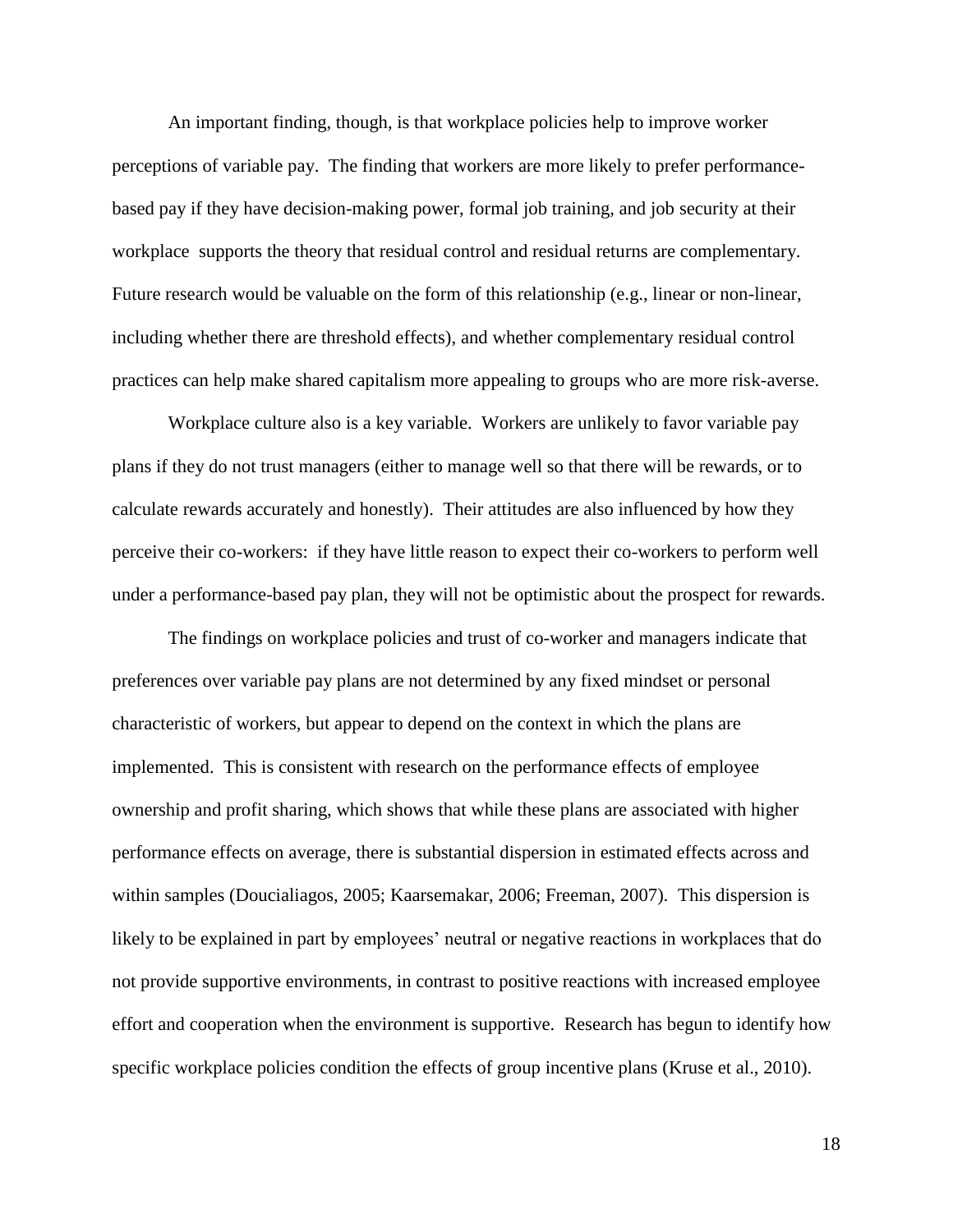Further research that delves into the role of workplace policies and cultures in financial participation would be valuable in determining how and when these plans can affect performance and worker welfare, and the likelihood that they may expand in the  $21<sup>st</sup>$  century.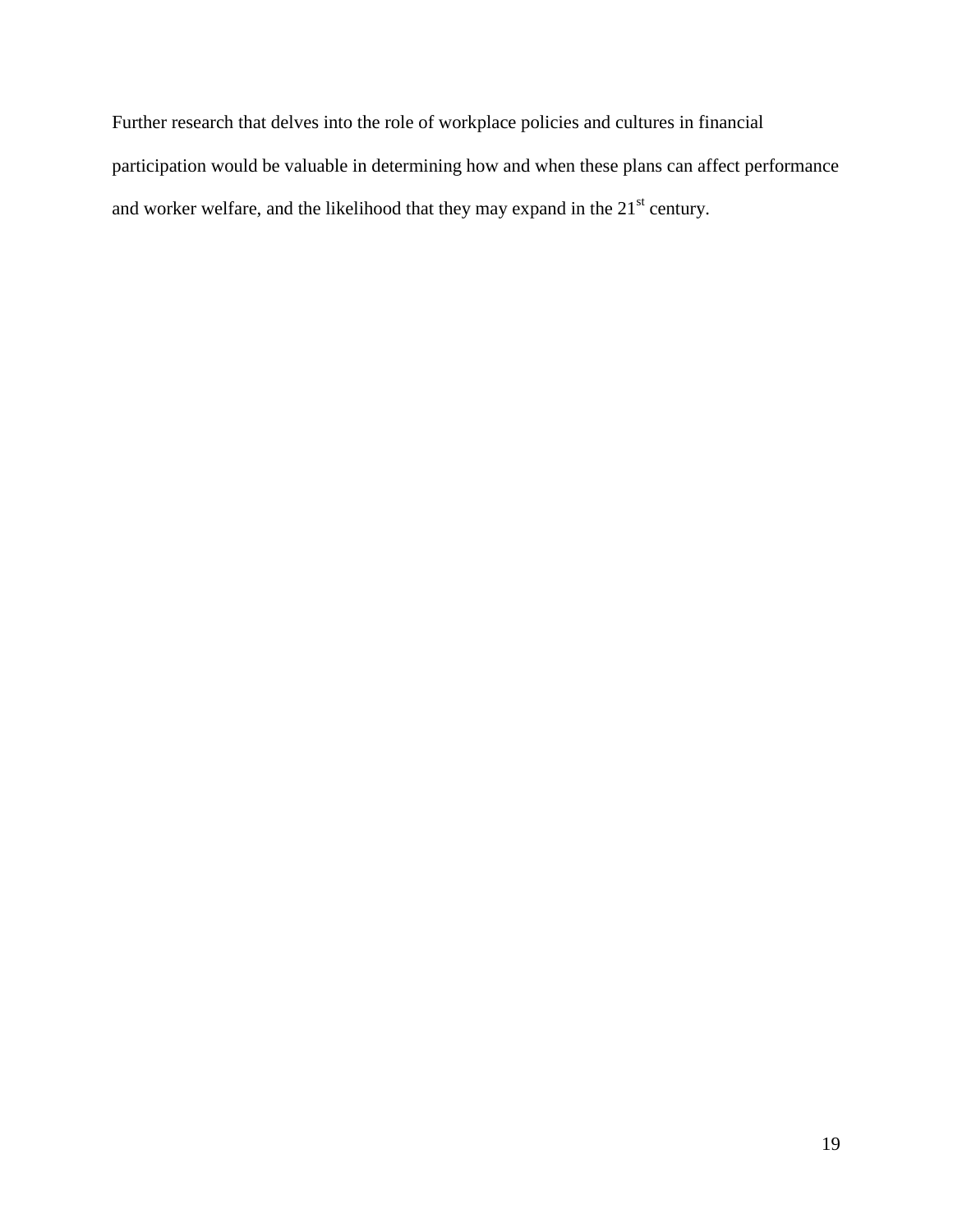#### **APPENDIX**

| Variable                  | Definition                                  | Mean   | S.D.   | Obs.   |
|---------------------------|---------------------------------------------|--------|--------|--------|
| Female                    | 1 if worker is female; 0 otherwise          | 0.312  | 0.463  | 38,325 |
|                           |                                             | 40.933 | 10.503 | 36,791 |
| Age                       | Worker age                                  |        |        |        |
| No High School            | 1 if worker does not hold a high school     |        |        |        |
|                           | degree; 0 otherwise                         | 0.037  | 0.189  | 35,758 |
| <b>High School</b>        | 1 if worker's highest educational degree is |        |        |        |
|                           | a high school degree including GED; 0       |        |        |        |
|                           | otherwise                                   | 0.230  | 0.421  | 35,758 |
| Some College              | 1 if worker has attended some college but   |        |        |        |
|                           | has not received a bachelor's degree; 0     |        |        |        |
|                           | otherwise                                   | 0.217  | 0.412  | 35,758 |
| <b>Associate Degree</b>   | 1 if worker's highest educational degree is |        |        |        |
|                           | an associate's degree; 0 otherwise          | 0.084  | 0.277  | 35,758 |
| College                   | 1 if worker's highest educational degree is |        |        |        |
|                           | a bachelor's degree; 0 otherwise            | 0.280  | 0.449  | 35,758 |
| <b>Grad School</b>        | 1 if worker's highest educational degree is |        |        |        |
|                           | a master's, professional or doctoral        |        |        |        |
|                           | degree; 0 otherwise                         | 0.138  | 0.344  | 39,436 |
| Production                | 1 if worker's occupation is production; 0   |        |        |        |
|                           | otherwise                                   | 0.434  | 0.496  | 45,816 |
| Administrative            | 1 if worker's occupation is administrative  |        |        |        |
| Support                   | support; 0 otherwise                        | 0.061  | 0.238  | 45,816 |
| Professional and          | 1 if worker's occupation is professional    |        |        |        |
| Technical                 | and technical (including engineers and      |        |        |        |
|                           | scientists); 0 otherwise                    | 0.295  | 0.456  | 45,816 |
| <b>Sales and Customer</b> | if worker's occupation is sales and         |        |        |        |
| Service                   | customer service; 0 otherwise               | 0.085  | 0.280  | 45,816 |
| Lower Management          | 1 if worker's occupation is lower           |        |        |        |
|                           | management (including front-line            |        |        |        |
|                           | supervisors); 0 otherwise                   | 0.101  | 0.302  | 45,816 |
| Middle                    | 1 if worker's occupation is middle          |        |        |        |
| Management                | management (including managers and          |        |        |        |
|                           | directors); 0 otherwise                     | 0.075  | 0.263  | 45,816 |
| <b>Upper Management</b>   | 1 if worker's occupation is top             |        |        |        |
|                           | management (executives); 0 otherwise        | 0.022  | 0.147  | 45,816 |
| At Market Salary          | 1 if the worker believes that his annual    |        |        |        |
|                           | base salary at the firm is at or above the  |        |        |        |
|                           | going market rate for employees in other    |        |        |        |
|                           | companies with similar experience and       |        |        |        |
|                           | job descriptions in the region; 0 otherwise | 0.592  | 0.491  | 36,236 |
| Tenure                    | Worker's tenure at the firm, in years       | 9.540  | 8.979  | 45,755 |
| Hours                     | Worker's weekly hours worked                | 45.789 | 8.137  | 45,696 |

Definitions and Descriptive Statistics of Worker and Workplace Control Variables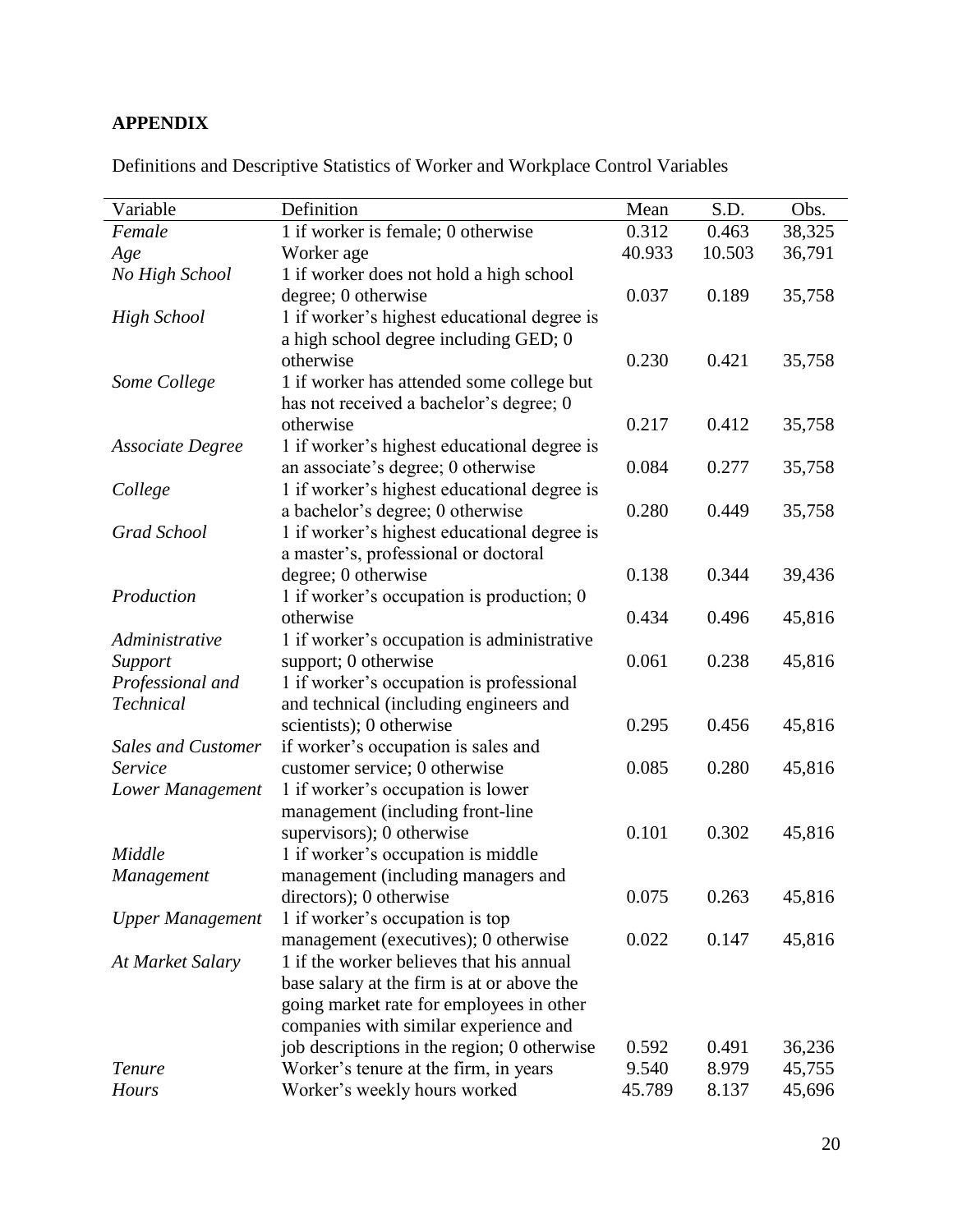| <b>Close Supervision</b> | Measure of how closely the worker is<br>supervised on a 0-10 scale, with 0<br>indicating that the worker works                                                                                                       | 3.347 | 2.631 | 45,978 |
|--------------------------|----------------------------------------------------------------------------------------------------------------------------------------------------------------------------------------------------------------------|-------|-------|--------|
| See Co-Workers           | independently of close supervision and 10<br>indicating the worker is closely supervised<br>Worker's rating of how easy it is for him<br>to see whether his co-workers are working<br>well or poorly on a 1-10 scale | 6.784 | 2.740 | 45,874 |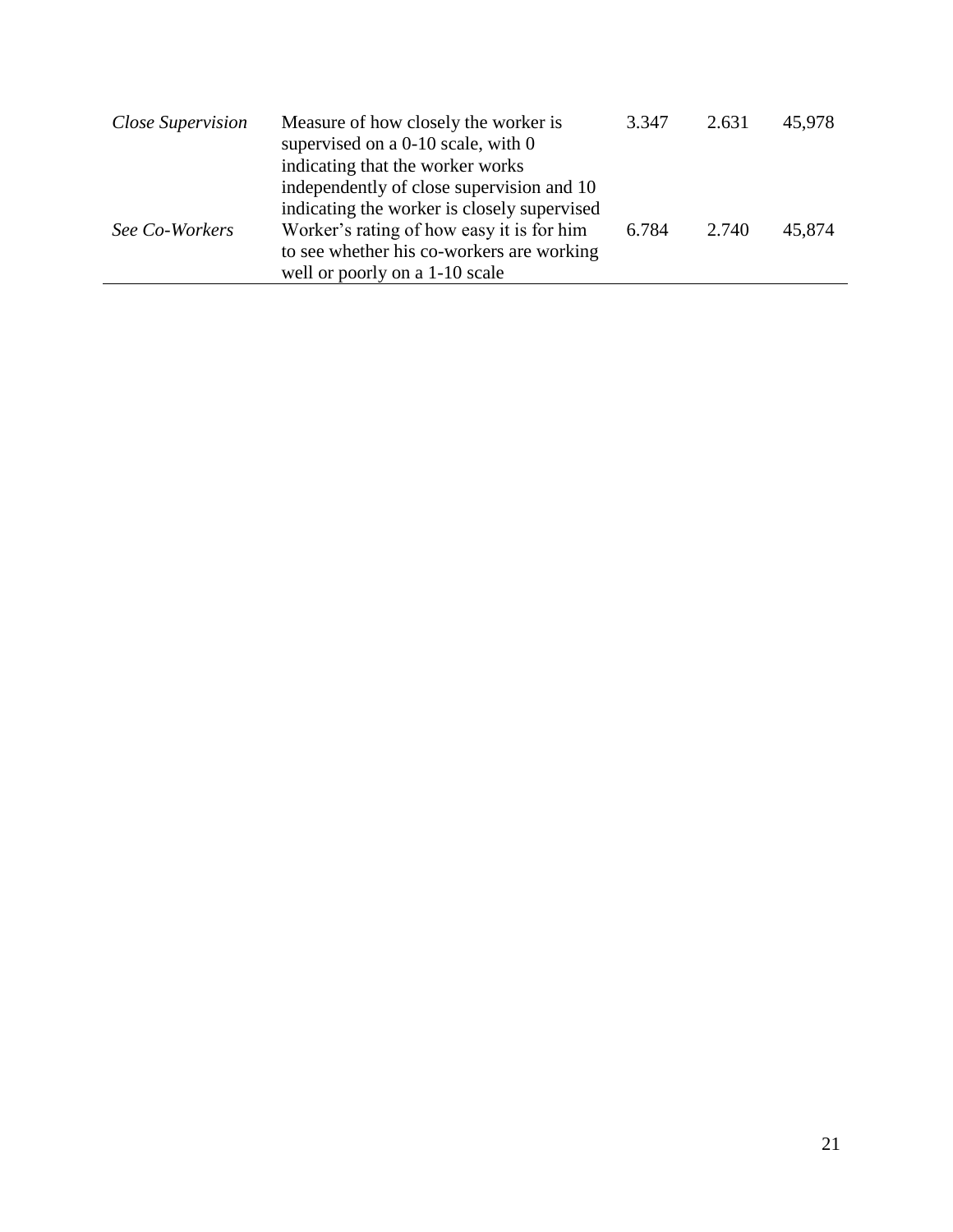#### **REFERENCES**

Axelrod, Robert (1984). *The Evolution of Cooperation*. New York: Basic Books.

Ben-Ner, Avner, Fanmin Kong, and Stephanie Lluis. 2010. "Uncertainty and Organization Design." Working paper, University of Minnesota.

Ben-Ner, Avner, and Derek C. Jones (1995). "Employee Participation, Ownership, and Productivity: A Theoretical Framework." *Industrial Relations*, Vol. 34, No. 4. (October), pp. 532-554.

Brown, Sarah, and John G. Sessions. 2003. "Attitudes, Expectations and Sharing". *Labour*, Vol. 17, No. 4, pp. 543-569.

Cadsby, C. Bram, Fei Song, and Francis Tapon. 2007. "Sorting and Incentive Effects of Pay for Performance: An Experimental Investigation", *Academy of Management Journal*, Vol. 50, No. 2, pp. 387-405.

Cornelissen, Thomas, John S. Heywood, and Uwe Jirjahn. 2008. "Performance Pay, Risk Attitudes and Job Satisfaction", DIW Working Paper.

Craig, Ben, and John Pencavel. 1992. "The Behavior of Worker Cooperatives: The Plywood Companies of the Pacific Northwest". *American Economic Review*, Vol. 82, pp. 1983-1105.

Del Boca, Alessandra, Douglas Kruse, and Andrew Pendelton. 1999. "Decentralisation of Bargaining Systems and Financial Participation: A Comparative Analysis of Italy, U.K. and the U.S.‖. *Lavoro e Relazioni Industriali*, Summer.

DeVaro, Jed and Fidan Ana Kurtulus. 2010. "An Empirical Analysis of Risk, Incentives, and the Delegation of Worker Authority". *Industrial and Labor Relations Review*, Vol. 63, No. 4 (July).

Dohmen, Thomas, Armin Falk, David Huffmann, Uwe Sunde, Jürgen Schupp, and Gert Wagner. 2007. ["Individual Risk Attitudes: Measurement, Determinants and Behavioral Consequences"](http://www.swarthmore.edu/Documents/academics/economics/huffman/Individual_risk_attitudes_JEEA.pdf). *The Journal of the European Economic Association*, forthcoming.

Dohmen, Thomas, and Armin Falk. 2006. "Performance Pay and Multidimensional Sorting: Productivity, Preferences and Gender". *American Economic Review*, forthcoming.

Doucialiagos, C. 1995. "Worker Participation and Productivity in Labor-Managed and Participatory Capitalist Firms: A Meta-Analysis," *Industrial and Labor Relations Review*, Vol. 49, No. 1, pp. 58-77.

Drago, Robert, Saul Estrin and Mark Wooden. 1992. "Pay for Performance Incentives and Work Attitudes". Australian Journal of Management, Vol. 17, No. 2, pp. 217-231.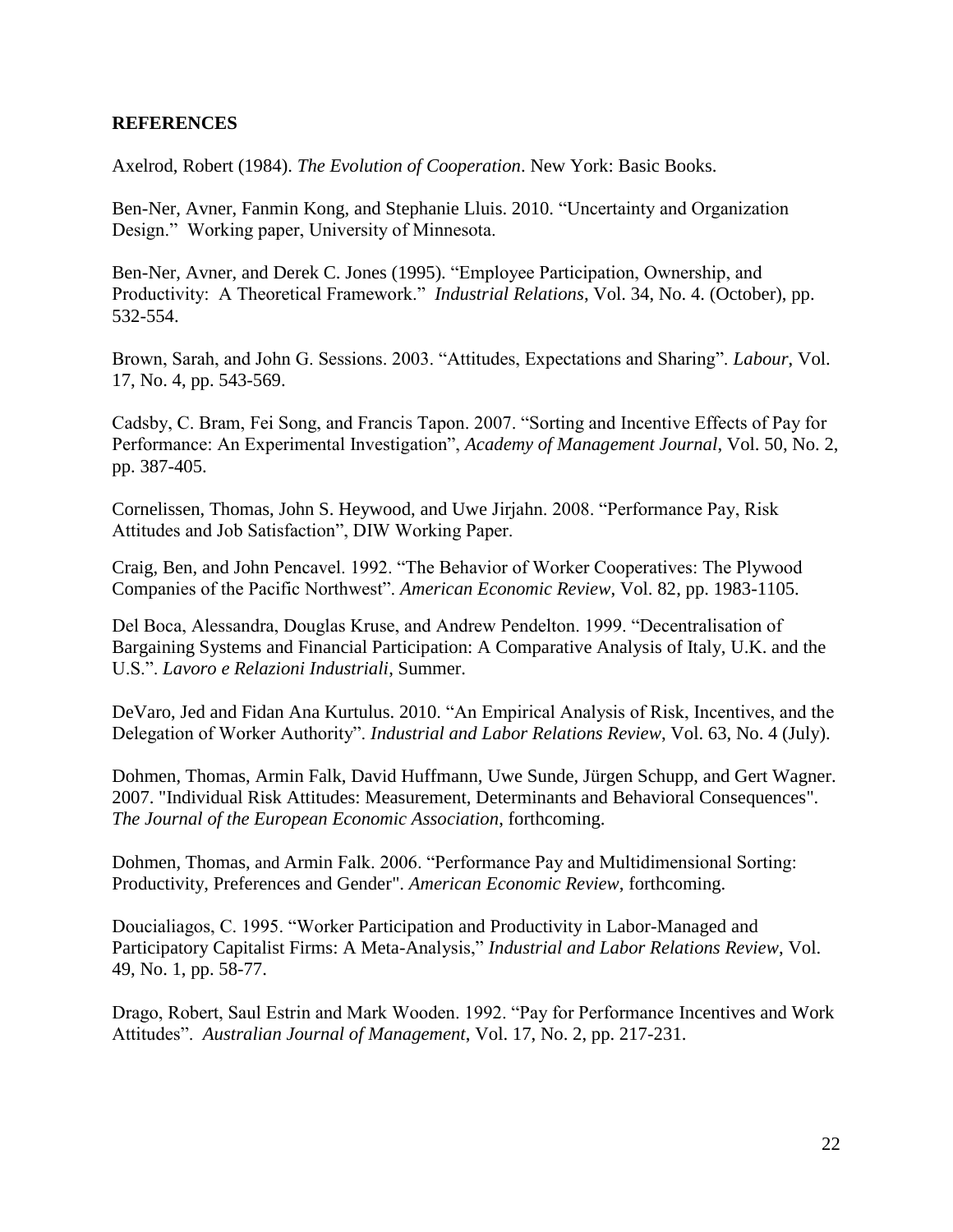Foss, Nicolai J., and Keld Laursen. 2005. "Performance Pay, Delegation and Multitasking Under Uncertainty and Innovativeness: An Empirical Investigation". *Journal of Economic Behavior and Organization* Vol. 58, pp. 246 – 276.

Freeman, Steven F. 2007. "Effects of ESOP Adoption and Employee Ownership: Thirty years of Research and Experience". Working Paper No. 07-01, Organizational Dynamics Programs, University of Pennsylvania.

Fudenberg, Drew, and Eric Maskin (1986), "The Folk Theorem in Repeated Games with Discounting or with Incomplete Information," *Econometrica*, 54(3), pp.533-554.

Green, Colin, and John Heywood. 2008. "Does Performance Pay Increase Job Satisfaction?". *Economica*, Vol. 75, pp. 710-728.

Holmstrom, Bengt. 1979. "Moral Hazard and Observability", *Bell Journal of Economics*, Vol. 10, No. 1, pp. 74-91.

Holmstrom, Bengt, and Paul Milgrom. 1994. "The Firm as an Incentive System". *American Economic Review*, Vol. 84, No. 4 (September), pp. 972-991.

Jensen, Michael C. and Meckling, William H. 1992. "Specific and General Knowledge, and Organizational Structure". In *Contract Economics*, Lars Werin and Hans Wijkander (Eds.). Oxford, UK: Blackwell Publishers.

Jones, Derek C., and Takao Kato. 1995. "The Productivity Effects of Employee Stock-Ownership Plans and Bonuses: Evidence from Japanese Panel Data". *American Economic Review*, Vol. 85, No. 3, pp. 391-414.

Kaarsemaker, Eric C.A. 2006. *Employee Ownership and Its Consequences: Synthesis-Generated Evidence for the Effects of Employee Ownership and Gaps in the Research Literature.* York, UK: University of York.

Kruse, Douglas L., Joseph R. Blasi, and Rhokeun Park. 2010. "Shared Capitalism in the U.S. Economy: Prevalence, Characteristics, and Employee Views of Financial Participation in Enterprises‖. In Douglas Kruse, Richard B. Freeman, and Joseph R. Blasi (Eds.). *Shared Capitalism at Work: Employee Ownership, Profit and Gain Sharing, and Broad-Based Stock Options*, Chicago and London: The University of Chicago Press.

Kruse, Douglas, and Joseph R. Blasi. 1999. "Public Opinion Polls on Employee Ownership and Profit Sharing", *Journal of Employee Ownership Law and Finance*, Vol. 11, No. 3 (Summer), pp. 3-25.

Kruse, Douglas, and Joseph R. Blasi. 1997. "Employee Ownership, Employee Attitudes, and Firm Performance: A Review of the Evidence". In David Lewin, Daniel J.B. Mitchell, and Mahmood A. Zaidi (Eds.). *The Human Resource Management Handbook, Part I*. Greenwich, Connecticut and London, England: JAI Press Inc.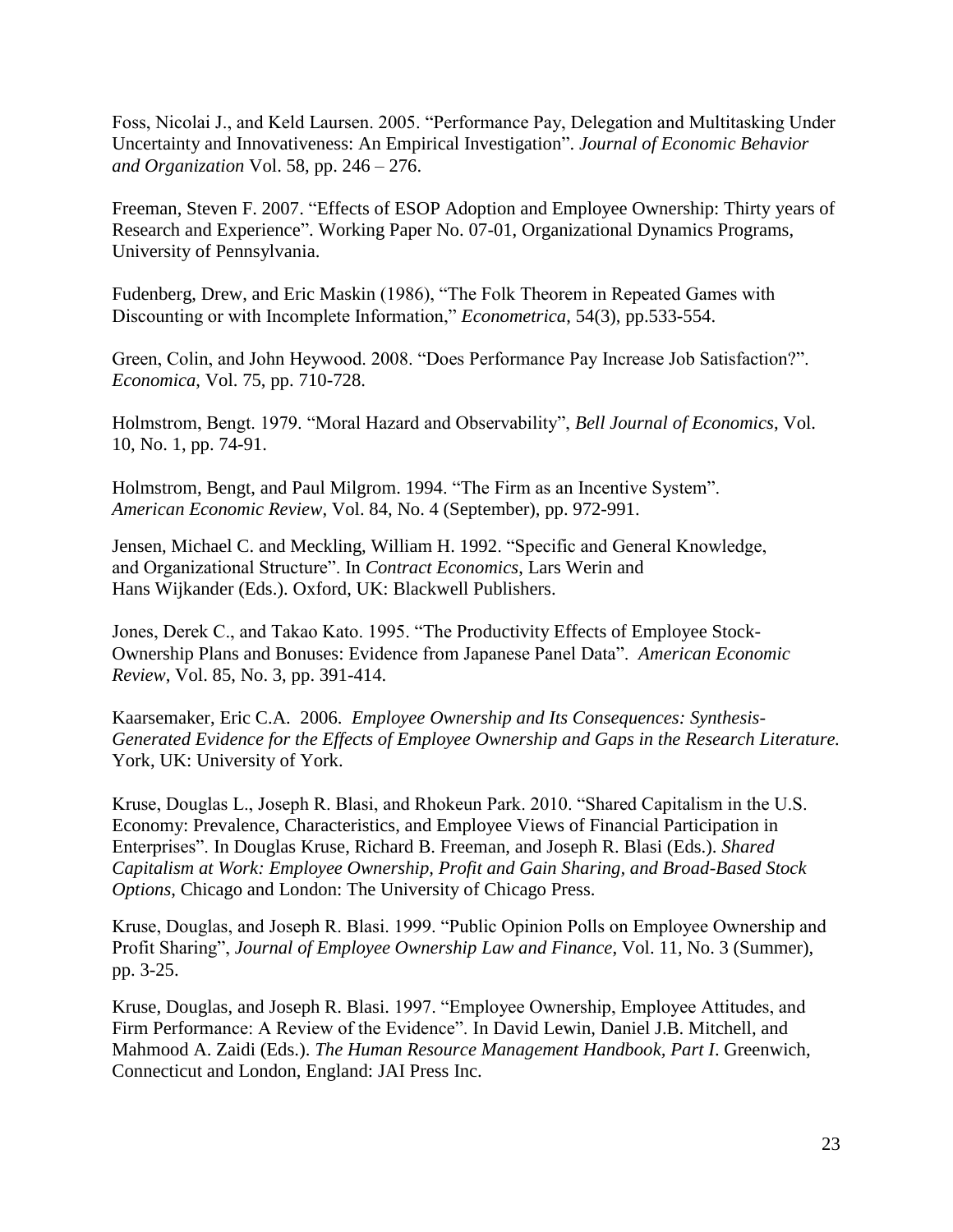Kruse, Douglas. 2002. "Research Evidence on Prevalence and Effects of Employee Ownership", Testimony before the Subcommittee on Employer-Employee Relations, Committee on Education and the Workforce, U.S. House of Representatives, February 13, 2002.

Levine, David and Laura Tyson. 1990. "Participation, Productivity and the Firm's Environment". In Alan Blinder (Ed.). *Paying For Productivity: A Look at the Evidence*. Washington, D.C.: Brookings Institution.

McCausland, W.D., K. Pouliakas, and I. Theodossiou. 2005. "Some are Punished and Some are Rewarded: A Study of the Impact of Performance Pay on Job Satisfaction". *International Journal of Manpower*, Vol. 26, No. 7/8, pp. 636-659.

Milgrom, Paul, and John Roberts. 1990. *Economics, Organization and Management*. New York: Prentice Hall.

Niederle, Muriel, and Lise Vesterlund. 2007. "Do Women Shy Away From Competition? Do Men Compete Too Much?". *Quarterly Journal of Economics*, Vol. 122, No. 3.

Park, Rhokeun, Douglas Kruse, and James Sesil. 2004. "Does Employee Ownership Enhance Firm Survival?‖, In Virginie Perotin and Andrew Robinson (Eds.). *Advances in the Economic Analysis of Participatory and Labor-Managed Firms*, Vol. 8, New York: Elsevier Science, JAI, pp. 3-33.

Prendergast, Canice. 2002. "The Tenuous Tradeoff Between Risk and Incentives." *Journal of Political Economy* Vol. 110, No. 5 (October), pp. 1071-1102.

Shavell, Steven. 1979. "Risk Sharing and Incentives in the Principal and Agent Relationship", *Bell Journal of Economics*, Vol. 10, No. 1, 55-73.

Weitzman, Martin, and Douglas Kruse. 1990. "Profit Sharing and Productivity," in Alan Blinder, ed., *Paying For Productivity: A Look at the Evidence*. Washington, D.C.: Brookings Institution.

Zalusky, John L. 1986. "Labor's Collective Bargaining Experience with Gainsharing and Profit Sharing," IRRA 39th annual proceedings, pp.174-182.

Zalusky, John L. 1990. "Labor-management Relations: Unions View Profit Sharing." In *Profit Sharing and Gain Sharing*, Myron J. Roomkin, ed. Metuchen, NJ: Scarecrow Press. pp. 65-78.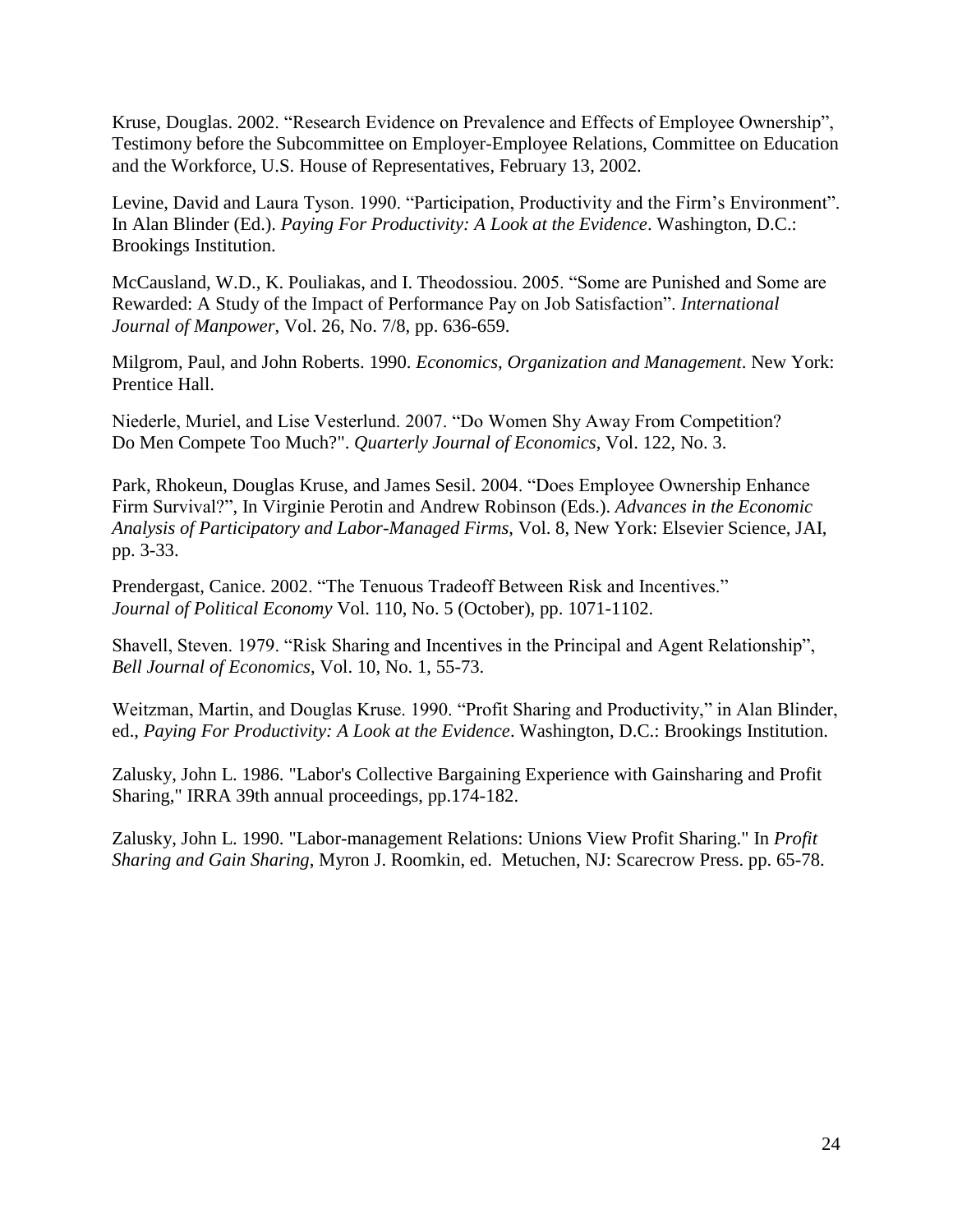#### **TABLES**

Table 1: Descriptive Statistics

*Panel A: Means, Standard Deviations, and Sample Sizes*

| Variable                                                                                                                                                                                                                                                                                                                        | Mean     | S.D.    | Obs.   |
|---------------------------------------------------------------------------------------------------------------------------------------------------------------------------------------------------------------------------------------------------------------------------------------------------------------------------------|----------|---------|--------|
| Dependent Variables                                                                                                                                                                                                                                                                                                             |          |         |        |
| Preference for Variable Pay                                                                                                                                                                                                                                                                                                     | 19.560   | 18.368  | 12,804 |
| Preference for Company-Based Incentives                                                                                                                                                                                                                                                                                         | 0.783    | 0.412   | 13,543 |
| Preference for Company-Based Incentives in Next Pay Increase                                                                                                                                                                                                                                                                    | 1.862    | 0.616   | 26,626 |
| Preference for Stock Over Cash Incentives                                                                                                                                                                                                                                                                                       | 3.076    | 1.277   | 7,994  |
| <b>Risk Aversion</b>                                                                                                                                                                                                                                                                                                            |          |         |        |
| <b>Risk Averse</b>                                                                                                                                                                                                                                                                                                              | 1.786    | 0.755   | 41,695 |
| Base Pay                                                                                                                                                                                                                                                                                                                        | 54.820   | 41.997  | 30,457 |
| Wealth                                                                                                                                                                                                                                                                                                                          | 288.327  | 586.784 | 32,466 |
| Residual Control                                                                                                                                                                                                                                                                                                                |          |         |        |
| Decision-Making                                                                                                                                                                                                                                                                                                                 | 0.348    | 0.476   | 42,865 |
| Training                                                                                                                                                                                                                                                                                                                        | 0.562    | 0.496   | 43,067 |
| <b>Job Security</b>                                                                                                                                                                                                                                                                                                             | 0.843    | 0.364   | 43,807 |
| <i>Perceptions of Co-Workers and Management</i>                                                                                                                                                                                                                                                                                 |          |         |        |
| Co-worker Interest and Involvement                                                                                                                                                                                                                                                                                              | 4.217    | 1.599   | 42,809 |
| <b>Management Trustworthiness</b>                                                                                                                                                                                                                                                                                               | 2.328    | 1.152   | 42,437 |
| $\mathbf{M}$ and $\mathbf{M}$ and $\mathbf{M}$ and $\mathbf{M}$ and $\mathbf{M}$ and $\mathbf{M}$ and $\mathbf{M}$ and $\mathbf{M}$ and $\mathbf{M}$ and $\mathbf{M}$ and $\mathbf{M}$ and $\mathbf{M}$ and $\mathbf{M}$ and $\mathbf{M}$ and $\mathbf{M}$ and $\mathbf{M}$ and $\mathbf{M}$ and<br>C N<br>$\lambda \in \Omega$ | $\sim$ 1 |         |        |

Note: Based on the NBER Shared Capitalism Survey of  $N = 46,907$  workers.

#### *Panel B: Distribution Tables*

| Preference for Company-Based Incentives in Next Pay Increase: | Freq.  | Percent |
|---------------------------------------------------------------|--------|---------|
| 1 (all fixed wage)                                            | 7.143  | 26.83   |
|                                                               | 16.014 | 60.14   |
| 3 (all company-performance-based pay)                         | 3.469  | 13.03   |
| Total                                                         | 26,626 | 100     |

| Preference for Stock Over Cash Incentives: | Freq. | Percent |
|--------------------------------------------|-------|---------|
| 1 (cash incentives)                        | 1,229 | 15.37   |
|                                            | 1,279 | 16      |
|                                            | 2,412 | 30.17   |
|                                            | 1,804 | 22.57   |
| 5 (stock, options)                         | 1.270 | 15.89   |
| Total                                      | 7.994 | 100     |

Note: Based on the NBER Shared Capitalism Survey of  $N = 46,907$  workers.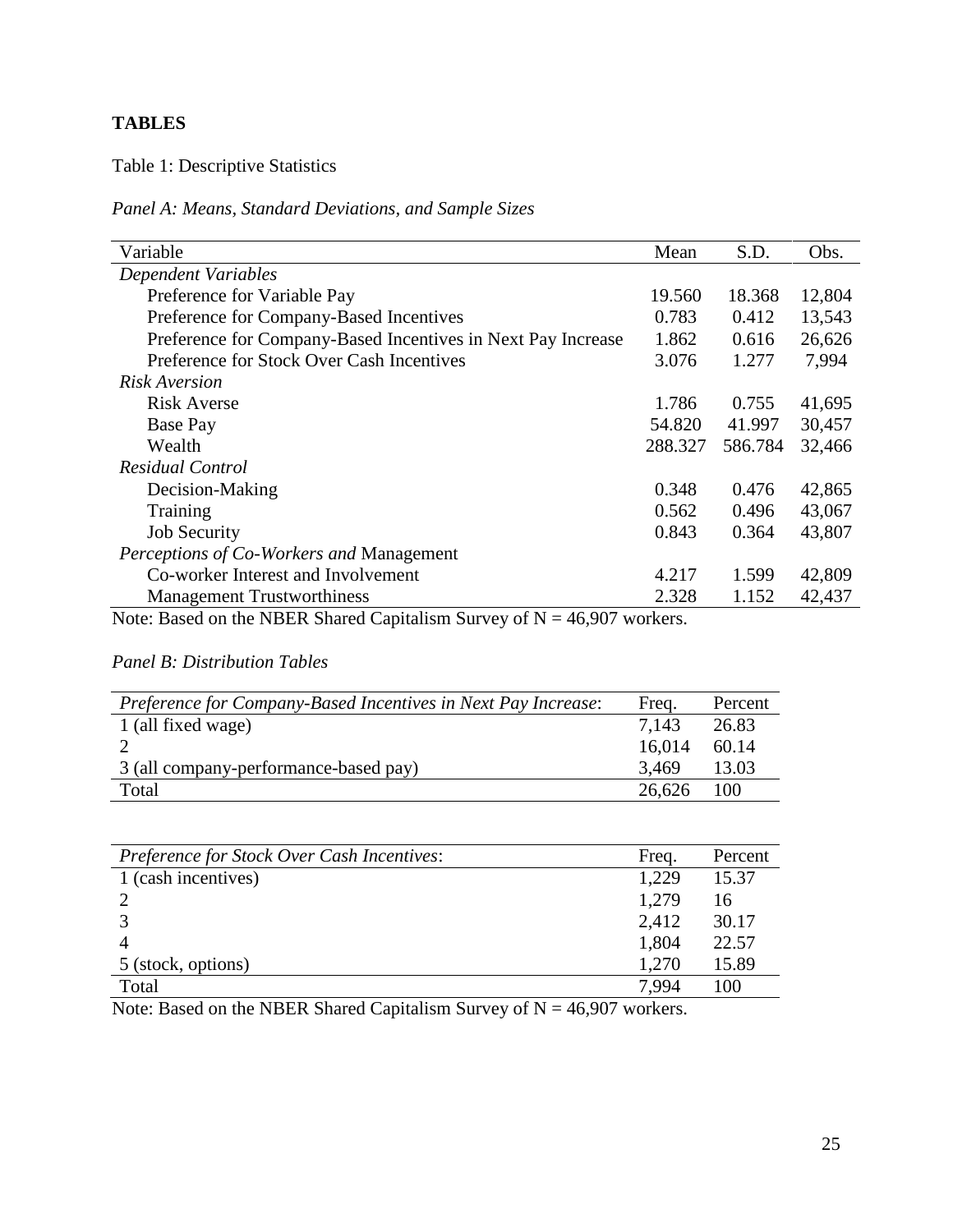

Figure 1: Kernel Density for *Preference for Variable Pay*

Note: Based on the NBER Shared Capitalism Survey of  $N = 46,907$  workers. We use an Epanechnikov kernel with bandwith 2.0128.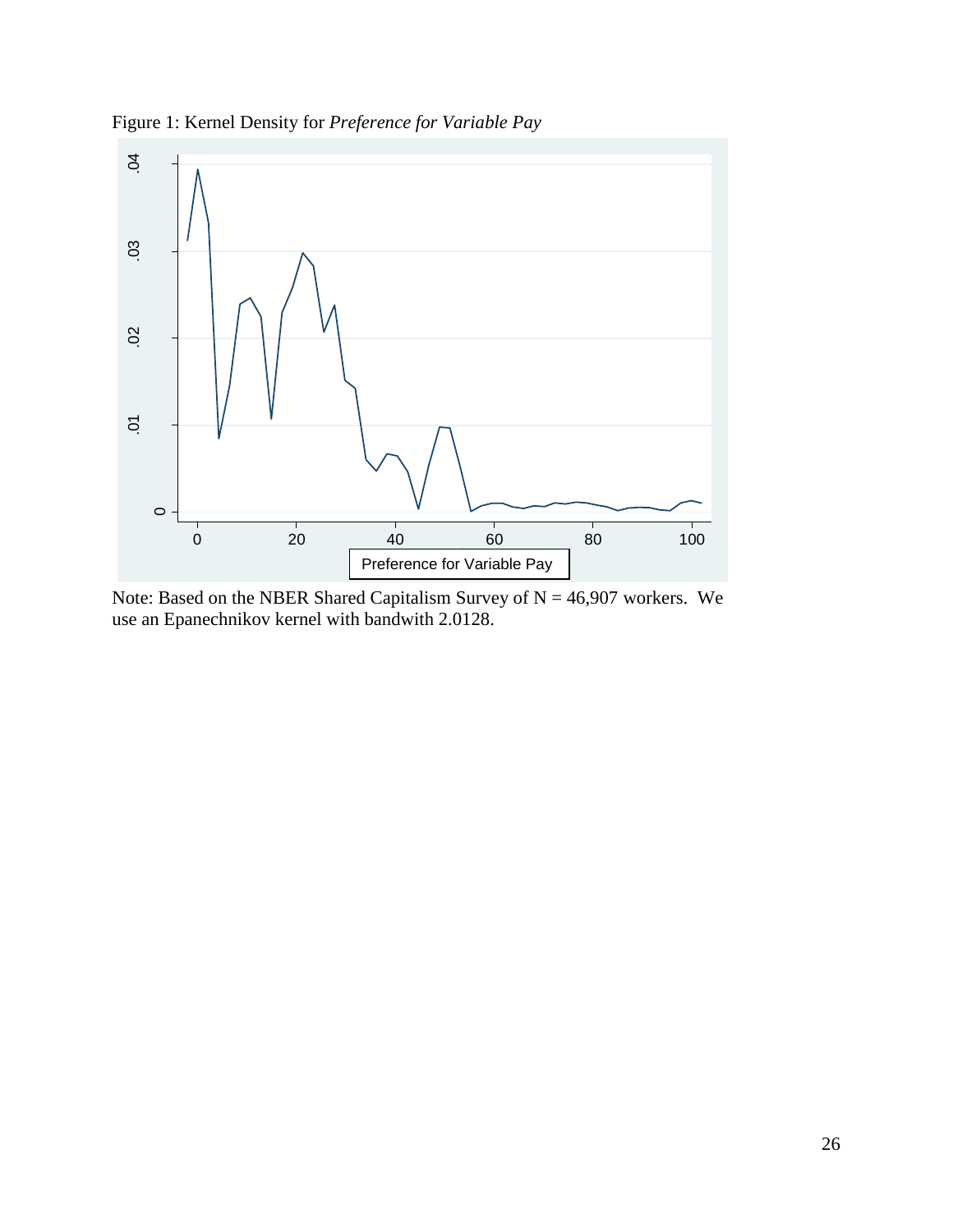|                                          | Dependent Variable: Preference for Variable Pay |
|------------------------------------------|-------------------------------------------------|
| <b>Risk Aversion</b>                     |                                                 |
| <b>Risk Averse</b>                       | $-4.173***$                                     |
|                                          | (0.265)                                         |
| <b>Base Pay</b>                          | $0.051***$                                      |
|                                          | (0.005)                                         |
| Wealth                                   | $0.002***$                                      |
|                                          | (0.000)                                         |
| <b>Residual Control</b>                  |                                                 |
| Decision-Making                          | $0.974**$                                       |
|                                          | (0.399)                                         |
| Training                                 | 0.671                                           |
|                                          | (0.455)                                         |
| <b>Job Security</b>                      | 0.626                                           |
|                                          | (0.734)                                         |
| Perceptions of Co-Workers and Management |                                                 |
| Co-Worker Interest and Involvement       | $0.427***$                                      |
|                                          | (0.127)                                         |
| <b>Management Trustworthiness</b>        | $0.720***$                                      |
|                                          | (0.188)                                         |
| Worker and Workplace Controls            | <b>YES</b>                                      |
| Constant                                 | 10.580***                                       |
|                                          | (2.678)                                         |
| Observations                             | 8289                                            |
| <b>Adjusted R-squared</b>                | 0.220                                           |

Table 2: Relationship Between *Preference for Variable Pay* and Risk Aversion, Residual Control, and Perceptions of Co-Workers and Management

Note: Results are from a least squares regression model. Robust standard errors in parentheses. \*Statistically significant at the .10 level; \*\* at the .05 level; \*\*\* at the .01 level. The model also includes the full set of worker and workplace controls described in the Data and Variables Section.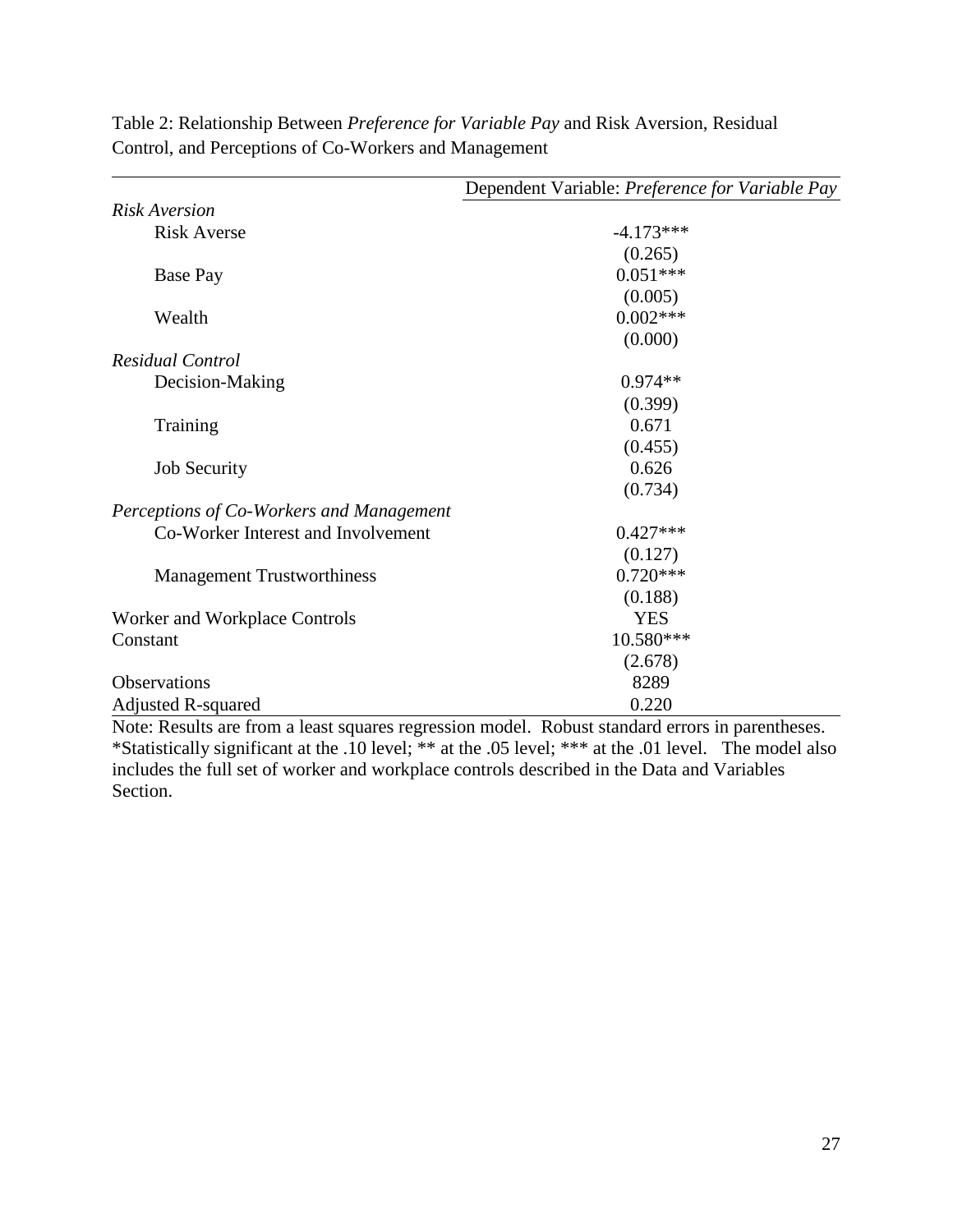|                                          | Pr(Preference for Company-Based Incentives=1) |
|------------------------------------------|-----------------------------------------------|
| <b>Risk Aversion</b>                     |                                               |
| <b>Risk Averse</b>                       | $-0.046***$                                   |
|                                          | (0.005)                                       |
| <b>Base Pay</b>                          | $0.001***$                                    |
|                                          | (0.000)                                       |
| Wealth                                   | $0.000***$                                    |
|                                          | (0.000)                                       |
| <b>Residual Control</b>                  |                                               |
| Decision-Making                          | $0.031***$                                    |
|                                          | (0.007)                                       |
| Training                                 | $0.027***$                                    |
|                                          | (0.008)                                       |
| <b>Job Security</b>                      | $0.034***$                                    |
|                                          | (0.013)                                       |
| Perceptions of Co-Workers and Management |                                               |
| Co-Worker Interest and Involvement       | $0.009***$                                    |
|                                          | (0.002)                                       |
| <b>Management Trustworthiness</b>        | $0.021***$                                    |
|                                          | (0.003)                                       |
| Worker and Workplace Controls            | <b>YES</b>                                    |
| Observations                             | 8580                                          |
| Pseudo R-squared                         | 0.202                                         |

Table 3: Relationship Between *Preference for Company-Based Incentives* and Risk Aversion, Residual Control, and Perceptions of Co-Workers and Management

Note: Results are probit marginal effects for Prob(*Preference for Company-Based Incentives*=1) evaluated at the mean of the independent variable or, for binary independent variables, the change in the predicted Prob(*Preference for Company-Based Incentives*=1) when the independent variable increases from 0 to 1 (evaluating all other covariates at their means). Robust standard errors in parentheses. \*Statistically significant at the .10 level; \*\* at the .05 level; \*\*\* at the .01 level. The model also includes the full set of worker and workplace controls described in the Data and Variables Section.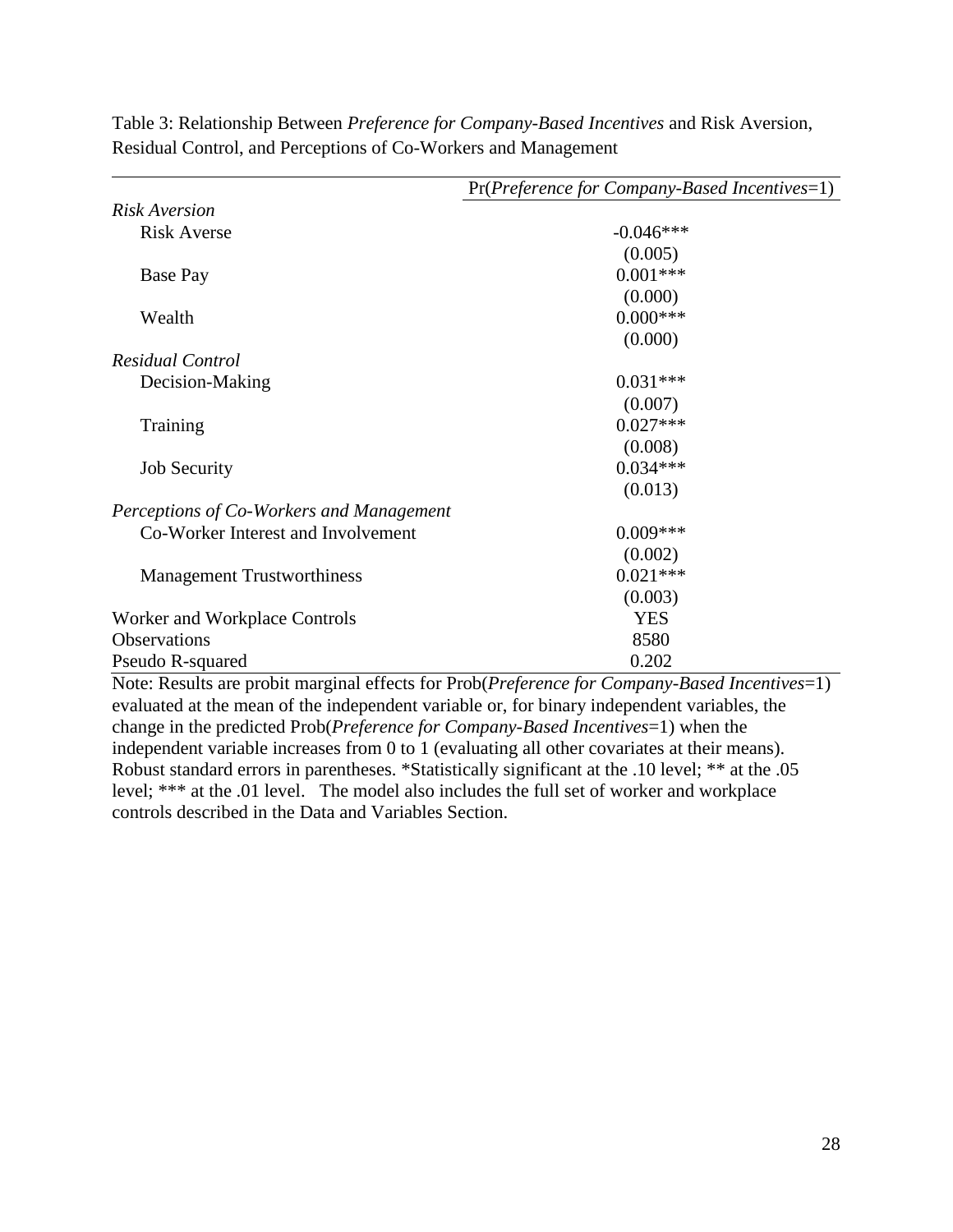|                                          | Pr(Preference for |                   | Pr(Preference for Pr(Preference for |
|------------------------------------------|-------------------|-------------------|-------------------------------------|
|                                          | Company-Based     | Company-Based     | Company-Based                       |
|                                          | <i>Incentives</i> | <i>Incentives</i> | Incentives in                       |
|                                          | in Next Pay       | in Next Pay       | Next Pay                            |
|                                          | $Increase=1)$     | $Increase = 2)$   | $Increase = 3)$                     |
|                                          | (1)               | (2)               | (3)                                 |
| <b>Risk Aversion</b>                     |                   |                   |                                     |
| <b>Risk Averse</b>                       | $0.052***$        | $-0.032***$       | $-0.020***$                         |
|                                          | (0.005)           | (0.006)           | (0.004)                             |
| <b>Base Pay</b>                          | 0.000             | 0.000             | $-0.000$                            |
|                                          | (0.000)           | (0.000)           | (0.000)                             |
| Wealth                                   | 0.000             | $-0.000$          | $-0.000$                            |
|                                          | (0.000)           | (0.000)           | (0.000)                             |
| <b>Residual Control</b>                  |                   |                   |                                     |
| Decision-Making                          | $-0.012$          | 0.004             | 0.008                               |
|                                          | (0.008)           | (0.009)           | (0.005)                             |
| Training                                 | $-0.021***$       | $0.028***$        | $-0.007$                            |
|                                          | (0.008)           | (0.009)           | (0.005)                             |
| <b>Job Security</b>                      | $-0.006$          | $0.025*$          | $-0.018**$                          |
|                                          | (0.012)           | (0.013)           | (0.008)                             |
| Perceptions of Co-Workers and Management |                   |                   |                                     |
| Co-Worker Interest and Involvement       | 0.001             | $-0.002$          | 0.001                               |
|                                          | (0.003)           | (0.003)           | (0.002)                             |
| <b>Management Trustworthiness</b>        | $-0.026***$       | $0.024***$        | 0.002                               |
|                                          | (0.004)           | (0.004)           | (0.003)                             |
| Worker and Workplace Controls            | <b>YES</b>        | <b>YES</b>        | <b>YES</b>                          |
| Observations                             | 13363             | 13363             | 13363                               |

Table 4: Relationship Between *Preference for Company-Based Incentives in Next Pay Increase* and Risk Aversion, Residual Control, and Perceptions of Co-Workers and Management

Note: Results in each column are multinomial probit marginal effects for Prob(*Preference for Company-Based Incentives in Next Pay Increase* =1), Prob(*Preference for Company-Based Incentives in Next Pay Increase* =2), and Prob(*Preference for Company-Based Incentives in Next Pay Increase* = 3), respectively, evaluated at the mean of the independent variable or, for binary independent variables, the change in the predicted probability when the independent variable increases from 0 to 1 (evaluating all other covariates at their means). Robust standard errors in parentheses. \*Statistically significant at the .10 level; \*\* at the .05 level; \*\*\* at the .01 level. The models also include the full set of worker and workplace controls described in the Data and Variables Section.